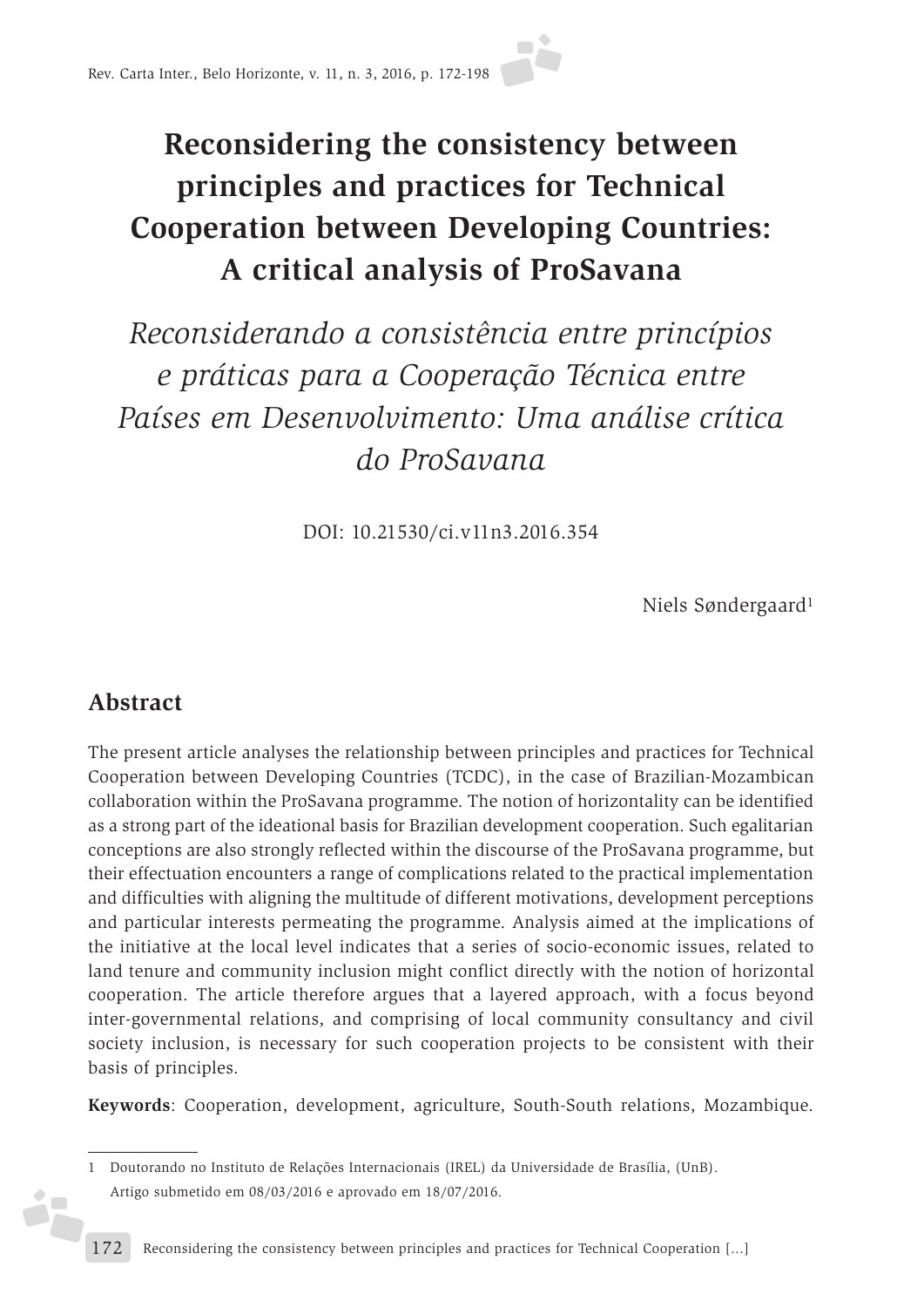#### **Resumo**

O presente artigo analisa a relação entre princípios e práticas na Cooperação Técnica entre Países em Desenvolvimento (CTPD), no caso da colaboração Brasileira-Moçambicana dentro do programa de ProSavana. O conceito de horizontalidade pode ser identificado como uma parte substancial da base ideacional na cooperação pelo desenvolvimento do Brasil. Tais concepções igualitárias também refletem fortemente dentro do discurso do programa de ProSavana, porém, a sua efetuação encontra uma série de complicações relacionadas à implementação prática e dificuldades de alinhar a multiplicidade de diferentes motivações, percepções sobre o desenvolvimento e interesses particulares que permeiam o programa. Análise focada nas implicações dessa iniciativa no nível local indica que uma série de questões socioeconômicas, relacionadas à posse de terra e inclusão de comunidades, possa contrariar a noção de cooperação horizontal. O artigo portanto argumenta que uma abordagem abrangendo diferentes níveis de foco, indo além das relações inter-governamentais, e que compreende consulta das comunidades locais e inclusão da sociedade civil, é necessária para que tais iniciativas sejam coerentes com a sua base de princípios.

**Palavras chaves**: Cooperação, desenvolvimento, agricultura, relações sul-sul, Moçambique.

## **Introduction**

South-South cooperation, and the question of whether such initiatives represent a fundamentally alternative model for development assistance, has gained evermore attention along with its increasing proliferation from the turn of the millennium. The present article evaluates the consistency between the conceptual basis and practical implementation of Technical Cooperation between Developing Countries (TCDC) in the case of the Brazilian engagement within Mozambique, through the ProSavana trilateral development initiative. The concept of horizontality and principles adjacent to this notion are reviewed within literature focusing upon South-South cooperation, and scrutinized in relation to their appearance within Brazilian TCDC. The underlying principles for Brazilian cooperation practices have gained a more concrete character within the Brazilian Cooperation Agency´s (ABC) essential guidelines for development projects2. These guidelines serve to structure the analysis of ProSavana in order to evaluate to what extent the dimensions to

**A** 

<sup>2</sup> The central guidelines for Brazilian technical cooperation are formulated by the ABC as: 1) emphasis on home country development priorities, 2) preference for programs which deepen political and economic relations, 3) emphasis upon knowledge transfer, 4) emphasis upon human recourse training, consultancy and institutional infrastructure support, 5) preference for programs with local recourse mobilization, 6) prioritization of projects with high multiplier effects and, 7) orientation towards projects with concentrated results. (ABC, 2005).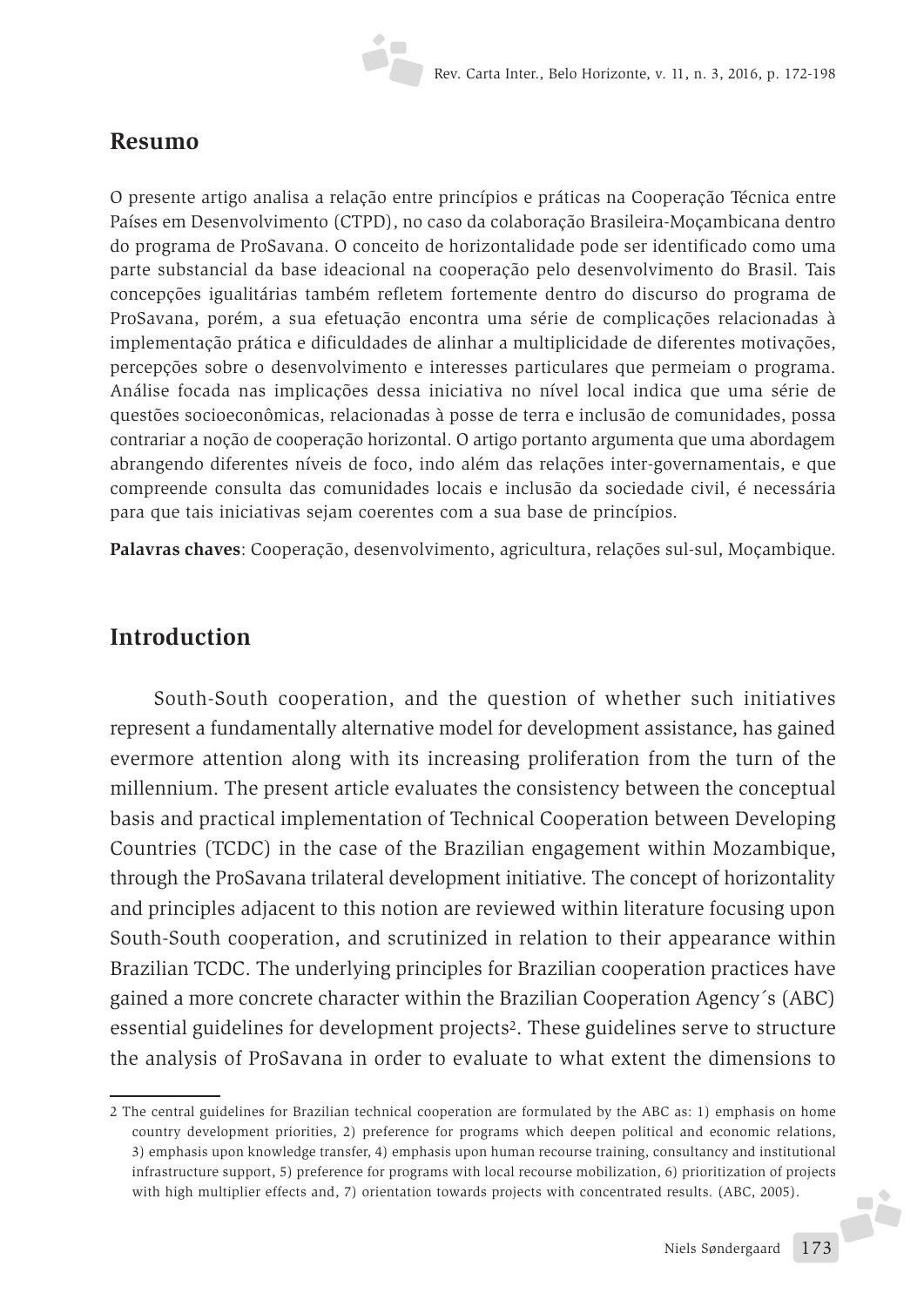which they relate are characterized by horizontal interactions between Brazil and Mozambique. Though the trilateral constitution of ProSavana also comprises Japan, emphasis is put on the Brazilian engagement within Mozambique, which is considered a significant case in displaying the opportunities, limits and tradeoffs that result from cooperation strategies with highly multifaceted objectives. The article applies a dual analytical focus upon official governmental interactions as opposed to local stakeholders and rural communities, in order to understand how the differentiated consequences produced at these two levels entail different sets of conclusions regarding the horizontal nature of the ProSavana initiative.

#### **Perspectives on cooperation between developing countries**

Cooperation between Third World countries emerged as an alternative development path in the 1960´s, inspired by the same ideological currents that led to the Non-Aligned Movement, and has strong roots stretching back to Bandung Conference of 1955. Its incipient institutionalization began with the Buenos Aires Plan of Action, created at the UN Conference of 1978, within which it was formulated as Technical Cooperation between Developing Countries (TCDC). Today, it is often treated as a phenomenon within the category of South-South cooperation, which is defined by the United Nations Development Program as '*a broad framework for collaboration among countries of the South in the political, economic, social, cultural, environmental and technical domains.'* When South-South cooperation is supported by traditional donator countries or by multilateral organizations, it is characterized as 'triangular cooperation' (UNDP, 2016).

The surge in cooperation initiatives amongst developing countries after the turn of the millennium has also spurred a great amount of academic interest in mapping, critically scrutinizing and conceptualizing this type of international engagement. Fantu Cheru (2011) ascribes great importance to the room of maneuver which the translocations within the international system, from a bipolar towards a more multipolar order, have left for developing countries (CHERU 2011, p. 47). Cheru stresses how this has resulted in a newfound 'policy space´(Ibid) within which developing countries have gained an unprecedented opportunity to pursue an offensive strategic engagement in order to alter global economic arrangements to their favor (Ibid, p. 45). Some of the essential changes around which the

á,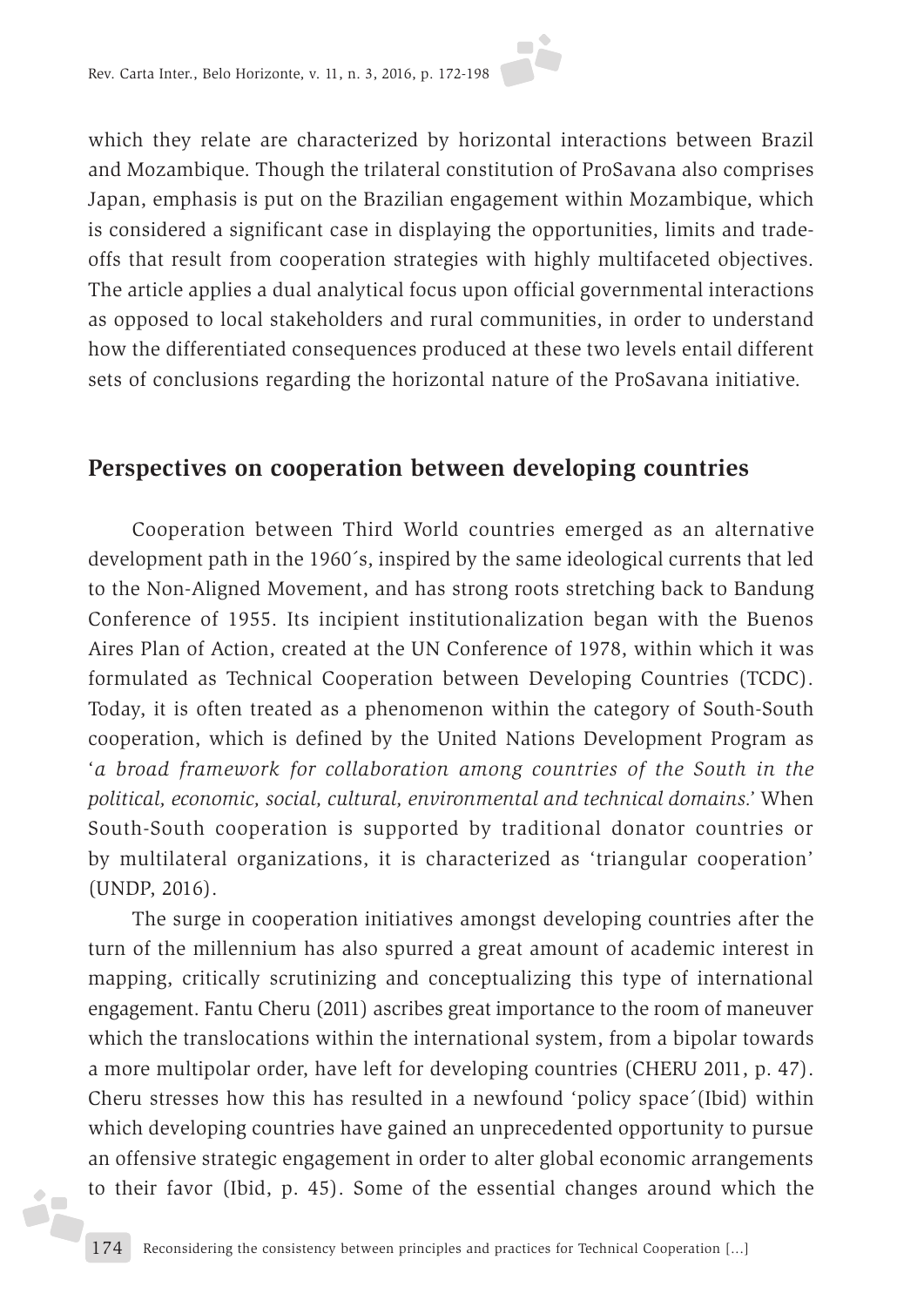interests of developing countries may converge are pinpointed by the author as a more democratized system for global governance, an increasingly horizontal international trade regime as well as the re-evaluation of aid conditionality (Ibid 2011, p. 50-52).

Francisco Simplício similarly perceives the present momentum for cooperation amongst developing countries as a unique historical opportunity, due to the unprecedented monetary and technical recourses that have become available in these parts of the world (SIMPLÍCIO 2011, p. 35). The task at hand is to define a range of institutional and financial mechanisms through which these capabilities may be transformed into a mutually beneficial cooperation between the partners involved (Ibid, p. 19). Simplício also underlines the importance of the logic permeating South-South cooperation being essentially different from that of North-South arrangements, through an increased attention to home countries development priorities, combined with an aspiration towards mutual gain which serves to dissolute the 'donator-recipient' paradigm (Ibid, pp.4-5). The surging trend of Southern cooperation initiatives is even characterized by Patrick Clairzier (2011) as directly consequential of the negative experiences faced by developing countries, due to the free-marked oriented conditionality of North-South official development assistance (CLAIRZIER, 2011).

Thus, cooperation amongst developing countries may, in this perspective be seen as a trend of collective contestation of an externally imposed developmental vision. An analogous perspective is expressed by Diego Rodrigues (2010), who underlines how the institutionalization of coalitions of developing countries has become a strategic recourse in order to confront inequalities embedded within the international system, through more horizontal modes of cooperation (RODRIGUES, 2010). The notion of horizontality as opposed to verticality, is also central to Caicedo and Castro (2010), and lies at the hearth of their explanation of how the power to define ideas and their concomitant development models, has been deprived from the South. The horizontal mode of cooperation is, thus, born out of, and simultaneously foments, a crucial ability to reflect upon themselves as generators of legitimate development experiences (CAICEDO; CASTRO 2010, p. 93). Yet, Caicedo and Castro also draw attention to the danger of South-South cooperation assuming the same vertical character as that of North-South relations, and thereby spur inequality within the South (Ibid, p. 99). In relation to this question, Renu Modi accentuates how the nature of relationships between emergent intermediate states and African countries is of a somehow more 'genuine' nature, and involves

**FČ**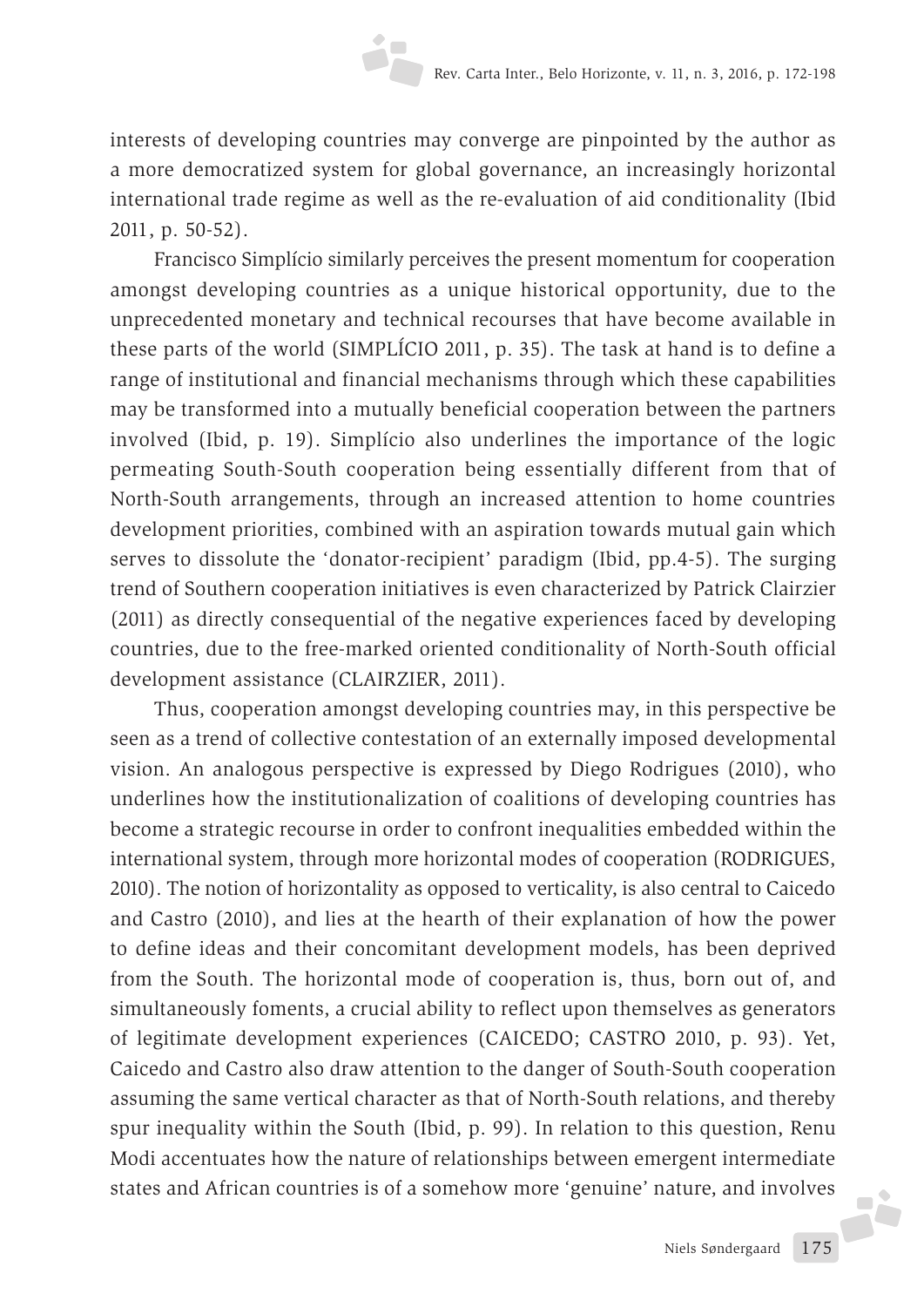projects with a broader development impact, empowering African countries and stimulating their independent engagement at the global level (MODI, 2011).

This raises the question of whether the shared development experiences of countries of the Global South have indeed produced some sort of kinship and congenital mutual empathy. Nel & Taylor (2013) have analyzed the notion of South-South solidarity through use of the Durkheimian distinction between mechanical and organic solidarity. While the first refers to a more objective identification of affiliation with an 'other' which is in a less fortunate situation than oneself, the latter is associated with a much deeper appreciation of the distinctiveness of this 'other´, and with the recognition of the essence of his/her needs. Through an evaluation of the relationships between a group of relatively powerful emerging states and less recourse-endowed and smaller countries, Nel & Taylor identify a clear tendency amongst the dynamic emergent economies to disregard the interests of their more fragile peers. As the character of South-South cooperation often does not reach beyond what is termed as mechanical solidarity, the authors underline that this type of engagement losses its essence and runs the risk of becoming a fetishisation of growth and trade. (NEL; TAYLOR 2013, pp.1106-1107)

Though some of the prevailing perspectives on technical cooperation amongst developing countries diverge to some degree over the issue of distribution of benefits between nations, they do tend to converge to the extent that they all apply a state-centric perspective. Sanusha Naidu (2011), for example, emphasizes the differentiated impacts which the entry of emergent intermediate states has *within* African countries. This approach begs a range of questions related to how this affects the ability of civil society and social movements to promote their own interests and poses the question of whether the "national interests" of African governments are indeed analogous to the "national interests" of the population at large (Ibid, p. 211-212). Thus, Naidu draws analytical attention to civil society struggles for inclusivity and the issue of how South-South cooperation affects social development (Ibid, p. 215-216).

## **Brazilian cooperation and the notion of horizontality**

á,

Reducing asymmetries within the international system has been a central Brazilian policy priority since the turn of the millennium. This urge for transformation has resulted in an activist foreign policy through which the aspiration to create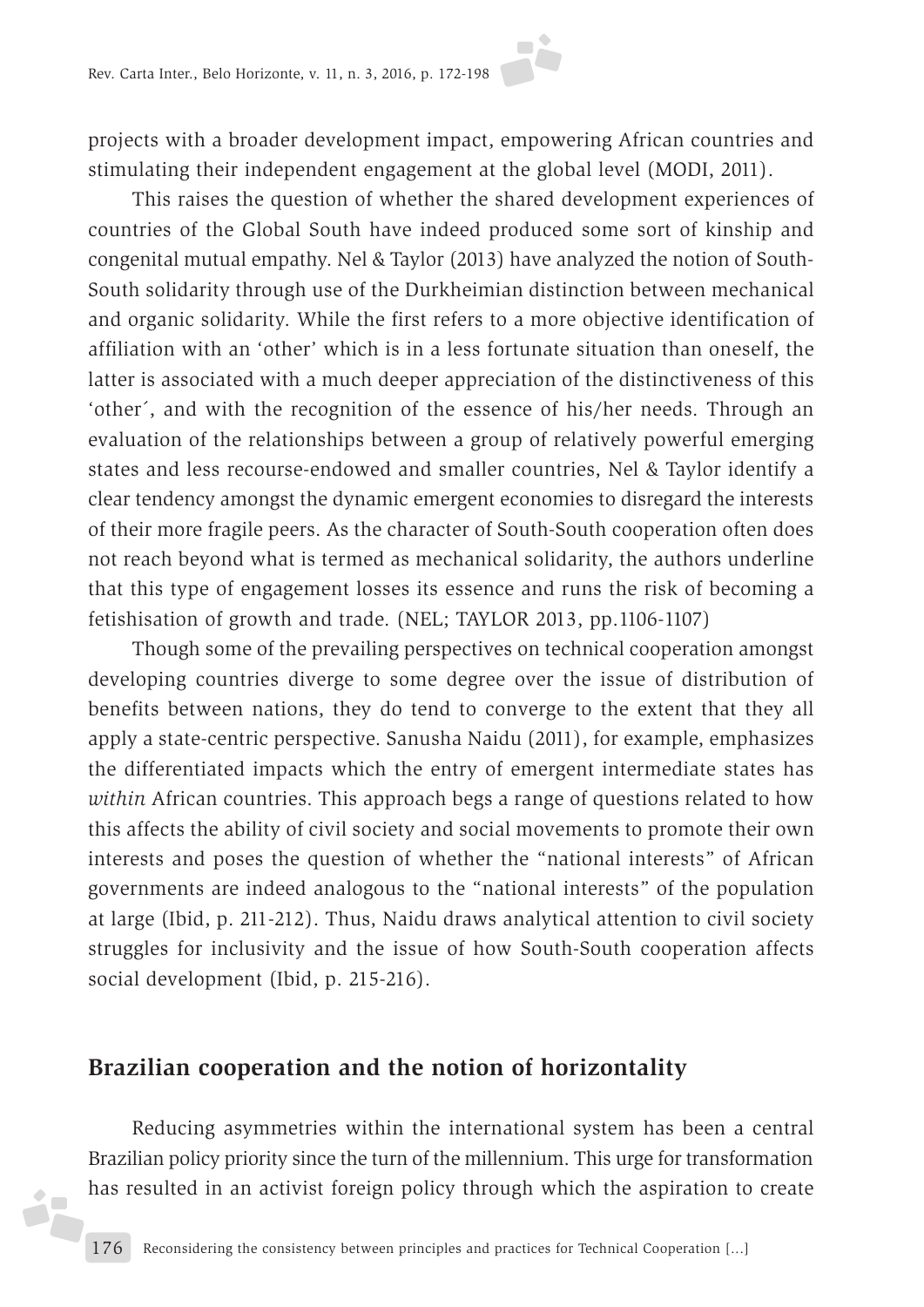consensus for change within the South has been backed by investment, the provision of technical assistance and political support for other developing countries (PINO 2012, p. 194). Since the creation of the Brazilian Agency for Cooperation (ABC) in 1987, the intention has been to pursue a strategy for international cooperation emphasizing a non-vertical approximation with other developing countries (MENDONÇA; FARIA 2015, p. 7). Various Brazilian governments have sought to distinguish 'aid' and 'assistance' from 'cooperation', which reflects the will to dissociate Brazilian initiatives from the perceived paternalism and political interference of traditional development assistance on a more fundamental ideational level (INOUE; VAZ 2013, p. 509-510).

Cooperation initiatives with other developing countries gained unprecedented significance during the administrations of the centre-left President Lula da Silva, and many political and organizational recourses were allocated to this area. Lula´s restructuring of the Foreign Ministry also meant that the Africa Department was separated from the Middle East Department, which implied a stronger bureaucratic specialization in African affairs (MENDONÇA; FARIA, 2015 p. 11). The Lula government´s spotlight on Africa is illustrated by the number of presidential visits to African countries, totaling 29, distributed on 12 trips from 2003 to 2010 (MUKWEREZA 2015, p. 5). The 30% increase in the number of Brazilian embassies abroad during the Lula period was also strongly felt in Africa. This was highly linked to the increase in cooperation projects, which served as a foreign policy instrument related to the goal of projecting international influence, the opening of markets and support for the internationalization of Brazilian companies (INOUE; VAZ 2013, p. 529). The explicit objective of fomenting the global engagement of Brazilian companies was a marked foreign policy concern during the Lula government (CERVO; BUENO 2011, p. 544-545). This goal thereby constituted a tendency which coincided with the African focus, and also concretely became manifest through the significant personal efforts of the president as a distinguished representative of Brazilian business in the continent, which helped secure a range of major agreements. Though some Brazilian companies have been present in Africa since the 1980´s, recent diplomatic engagement has served to open many new doors for businesses exploiting the opportunities of the booming raw material prices at the time. This has been characterized as a second wave of Brazilian investment, which not only includes the more established private players within construction and recourse extraction, but also a range of newly internationally oriented small and medium companies (RENZIO et al. 2014, p. 11).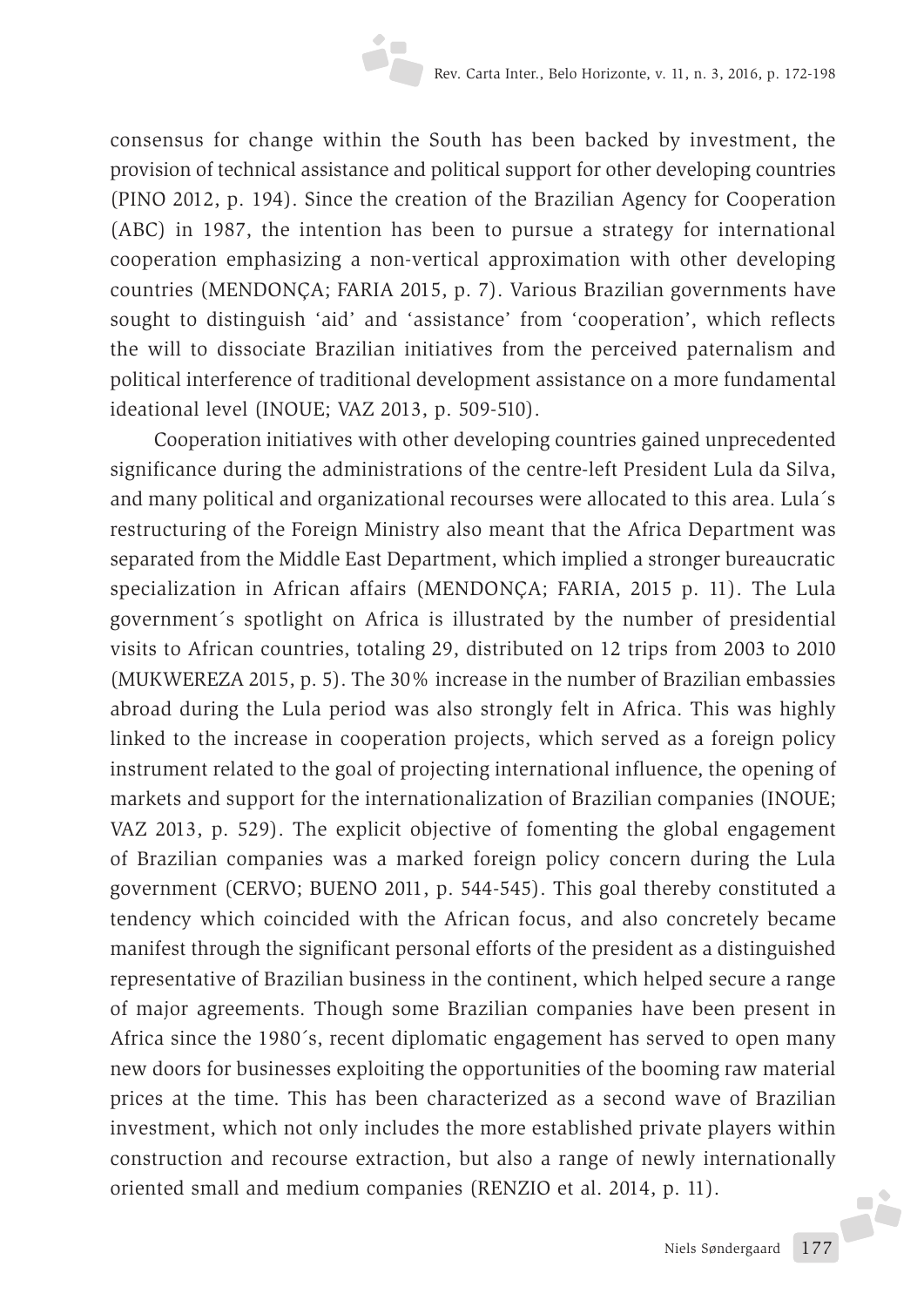

The principles of Brazilian international cooperation can be traced back to the Bandung Conference (1955) and the Buenos Aires Plan of Action (1978) and aims at substituting an assistencialist approach with one of mutually beneficial cooperation (MILHORANCE 2013, p. 6). As a fundamental guideline for Brazilian engagement in South-South cooperation, the notion of horizontality has come to assume an outstanding importance (CABRAL; SHANKLAND 2012, p. 3; INOUE; VAZ 2013, p. 510; PATRIOTA; PIERRI 2013, p. 129;STUENKEL 2014, p. 3;). The ABC defines horizontality as one of the pillars of Brazilian technical cooperation and stresses its importance in relation to intensifying partnerships with developing countries, as well as its essentiality as part of a solidarity-oriented foreign policy (ABC, 2016 (1)). A range of significant principles for Brazilian TCDC which are either born out of, or adjacent to the idea of horizontality, can nonetheless be identified as; solidarity diplomacy (PATRIOTA; PIERRI 2013, p. 129) the principle of non-interference in domestic affairs (CABRAL et al 2013, p. 2), demand driven projects (BRY 2015, p. 453), appreciation of local knowledge (LEITE et al. 2014, p. 21), non-conditionality (SANTOS; CERQUEIRA 2015, p. 38), and no association with commercial interests (BARBOSA, 2012, p. 117-118). Considering these principles as sub-components of the general concept of horizontality within Brazilian cooperation, it becomes possible to treat this notion in a more concrete manner. It also permits the identification of different dimensions of this principle within ABC´s guidelines for technical cooperation, which are stated as 1) emphasis on home country development priorities, 2) preference for programs which deepen political and economic relations, 3) emphasis on transference of knowledge, 4) emphasis on human recourse training, consultancy and institutional infrastructure support, 5) preference for programs with local recourse mobilization, 6) prioritization of projects with high multiplier effects and, 7) orientation towards projects with concentrated results (ABC, 2005). Through these guidelines, principles of horizontality appear to have assumed a more tangible nature, which thus allows a more concrete evaluation of the manner in which they characterize particular projects of Brazilian cooperation.

As Fernando Abreu, General Director of the ABC stressed in a 2013 article, the horizontal modality of Brazilian cooperation also serves an important functional purpose within the country´s foreign policy, by intensifying relations with developing partner countries (ABREU, 2013, p. 7). Some of Brazil´s 'comparative advantages' in terms of development cooperation are formulated by the ABC as 'Geographical location, cultural heritage, social and economic challenges common

áF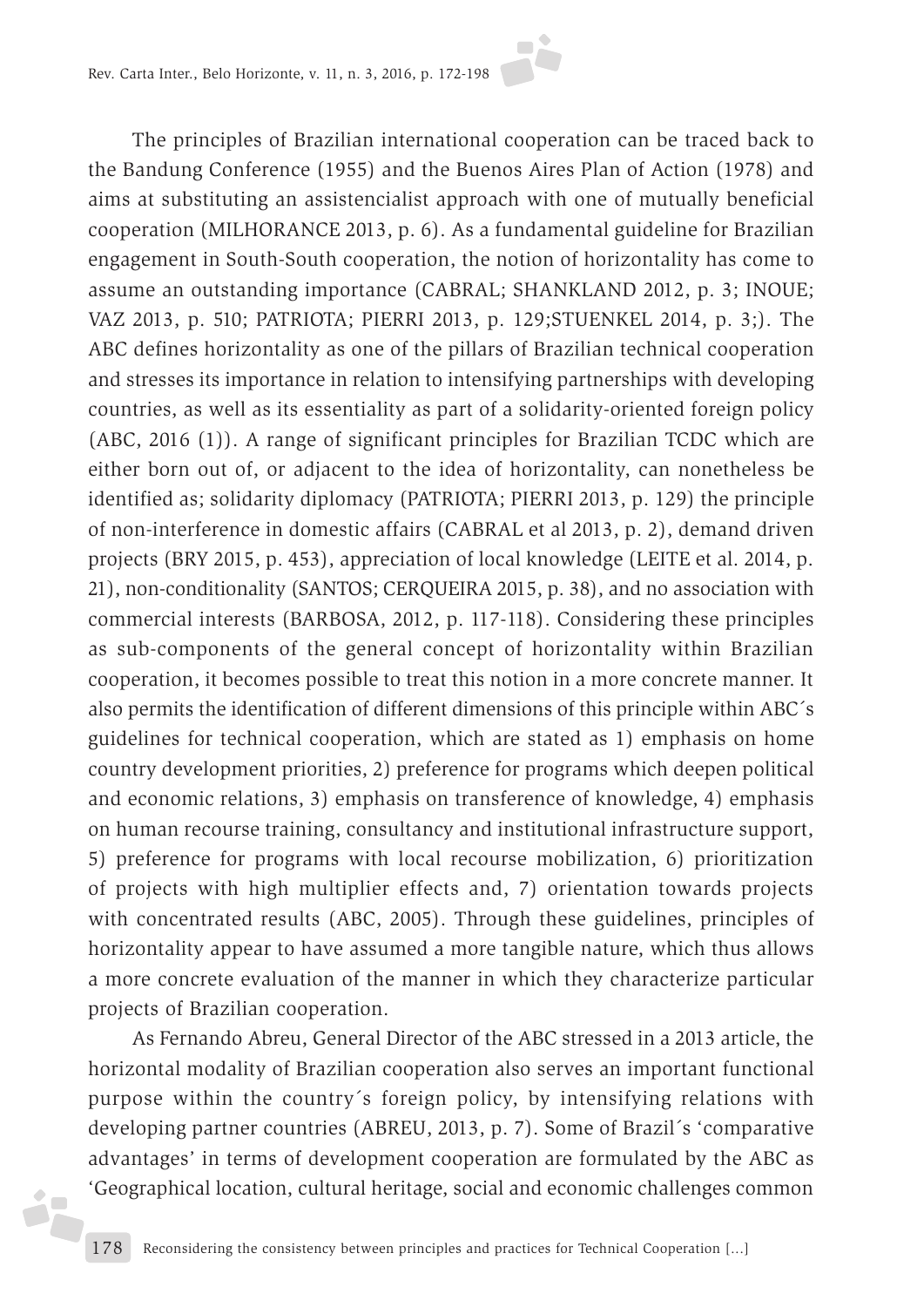to those of beneficiary countries' (ABC, 2016 (2)). Due to the subordination of Brazilian cooperation initiatives below the broader foreign policy framework, an important aspect has to do with the instrumental concern of projecting influence amongst developing countries, which in term is translated into an increased legitimacy and weight within international negotiations (PINO 2012, p. 198). Brazilian engagement in Africa has generally been justified through the horizontality and Southern solidarity discourse, which nonetheless has been partly challenged by the practical experiences generated by the increased presence of its corporations (CABRAL 2015, p. 5). Though the ABC clearly underlines that Brazilian cooperation is unrelated to any commercial purpose, its market-opening and trade facilitating potential has been hinted at (INOUE; VAZ 2013, p. 527). Vaz also underlines that in addition to other foreign policy objectives, the interests of the Brazilian agribusiness sectors have been a vital part of the country´s strategy for agricultural cooperation in Africa (VAZ, 2015, p. 166).

The mutual presence of altruistic/solidary as well as pragmatic concerns in Brazilian cooperation policies, raises the question as to what degree they are compatible, or whether they might imply some inherently incongruent features which may compromise their horizontal character. Even though he accentuates that Brazil´s cooperation efforts in Africa do indeed imply a noticeable economic aspect, Vaz stresses that it should not be perceived as a primary concern (VAZ 2015, p. 178). In spite of the large proportion of agricultural projectswithin Brazilian TCDC, no official policy has yet been formulated in relation to projects specifically within this sector. This may in part be explained by the fragmented nature of Brazilian institutions for agricultural governance (CABRAL; SHANKLAND 2012, p. 12; CABRAL et al 2013, pp.9-10). Hereby, the internal power struggles within the Brazilian agricultural regime spill over onto the international sphere, where – as the paper shall explore – new sub- and transnational issue coalitions emerge with the purpose of contesting or influencing the definition and implementation of agricultural cooperation projects.

A marked feature of Brazilian cooperation is that it relies extensively on technical and practical experiences accumulated within a range of public institutions (PINO 2012, p. 198). The Institute for Agricultural Research (Embrapa), for example, gained vital significance within the Brazilian cooperation policy (STOLTE 2012, p. 11). As the proportion of projects related to agriculture within Brazilian international cooperation amounted to 21,9% between 2003-2010 (SCHLESINGER 2013, p. 8), Embrapa has played a central role. In 2008 approximately half of

**F**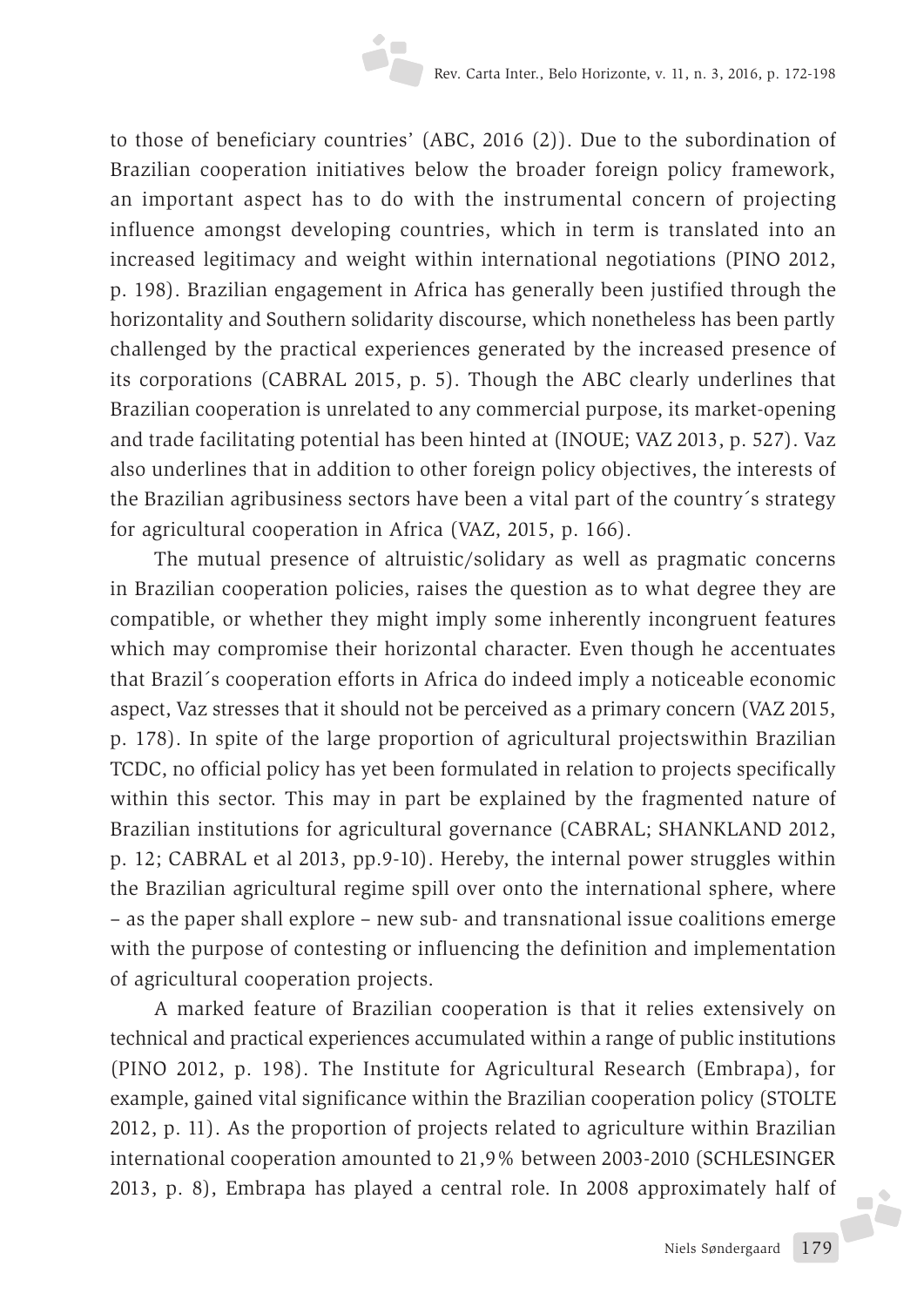ABC´s programs in Africa involved Embrapa´s participation, through transfer and implementation of agricultural technology, training personnel and provision of access to Brazilian agribusiness (ARKHANGELSKAYA; KHAMATSHIN 2013, p. 165; MILHORANCE 2013, p. 13). Embrapa opened its first African office in Ghana in 2008, and by 2012 the institute was involved in projects in 15 different African countries, spanning over seed adaption and conservation, improvement of crop resistance, soil optimization and post-harvest technologies (STOLTE 2012, p. 12). The ABC works closely together with Embrapa, but as it is an agency of the Foreign Ministry, its autonomy is limited and its function is often narrowed to coordination of operations (CABRAL; SHANKLAND 2012, p. 12-13; CABRAL et al 2013, p. 4). Embrapa has been strongly involved in triangular cooperation in its operations in different African countries, whereby either an international organization or a developed country finance the transfer and implementation of Embrapa´s technological expertise (IZIQUE 2008, p. 35). Triangular cooperation projects have come to constitute around 20% of ABC´s portfolio, and are highly concentrated in Mozambique (PINO 2012, p. 200). There is a tendency for such triangular initiatives to become an increasingly common feature of Brazilian TCDC (INOUE; VAZ 2013, p. 521). It has also been connected to the country´s recent craving for recognition within multilateral fora and to gain a leading stand amongst developing countries (GARCIA et al. 2013, p. 14).

## **Brazil´s foothold in Africa**

á,

Although often dated to the wave of decolonization in the 1960´s, the birth of relations between Brazil and Africa can be traced to the late 1940´s (SARAIVA 2010, p. 174). Relations were carried on and partially intensified throughout the authoritarian period, but Africa lost some relative weight as a Brazilian foreign policy priority by the end of the century. With Lula assuming the presidency in 2003, the emphasis on strengthening ties with the Global South meant that the African continent, – which had been less prioritized during Fernando Henrique Cardoso´s years in power – became more significant to the Brazilian international strategy (FILHO 2012, p. 305). President Lula´s visits to different African countries in 2003 and 2004 were landmarks in the rebirth of the transatlantic Southern approximation (SARAIVA 2010, p. 179). What has been known as Lula´s presidential diplomacy, thus, was also emblematic of Brazil´s African relations during his term. This is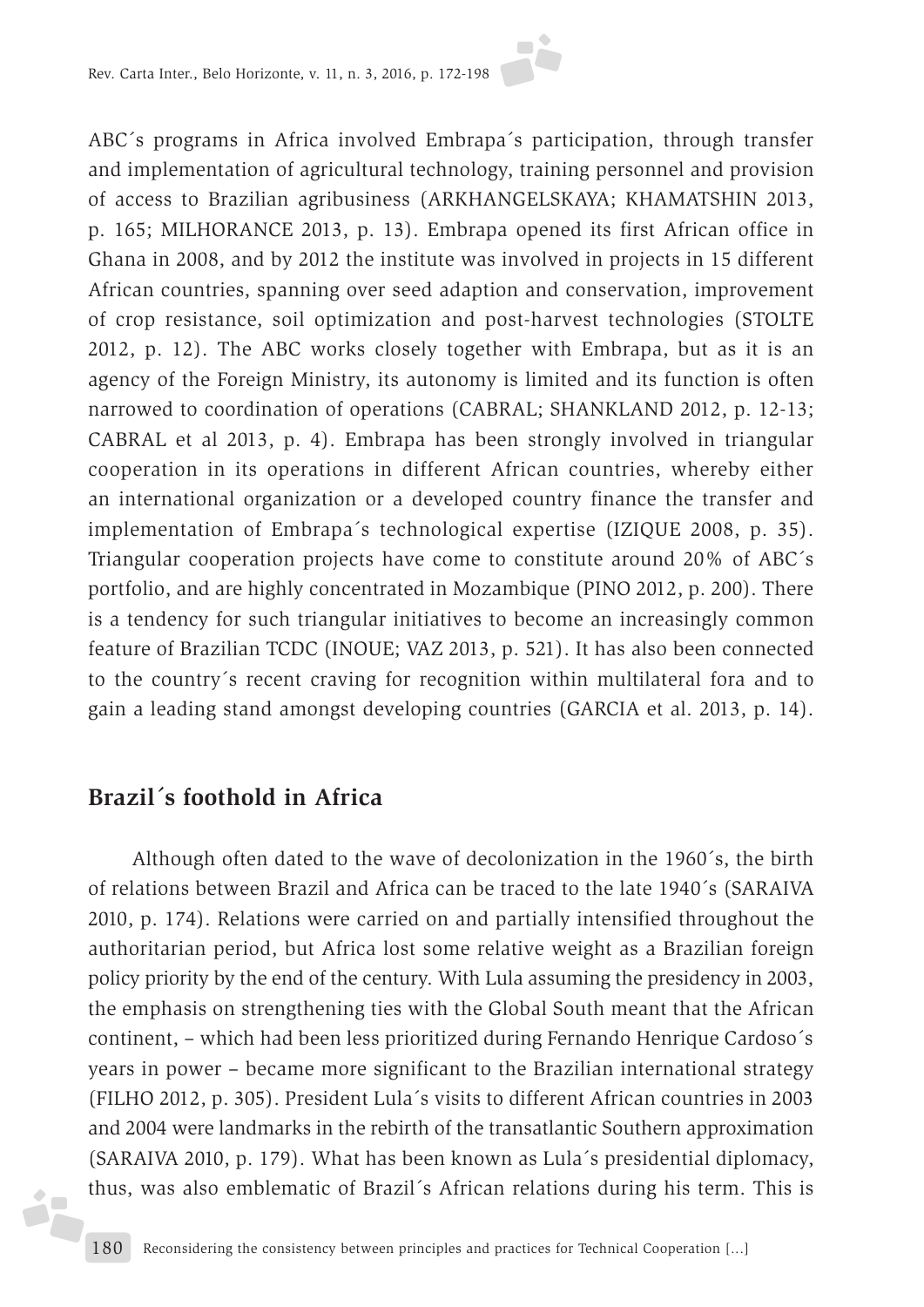reflected in a comparison of the number of cooperation agreements signed with different African countries during the eight years of Cardoso and Lula respectively: while during Cardoso´s period a total of 36 agreements were signed, during Lula's this number surged dramatically to 238 accords (MENDONÇA; FARIA 2015, p. 14).

Agriculture has been one of the main focus points for Brazilian cooperation projects in Africa, and has accounted for 19% of total resources allocated to the area (RENZIO et al. 2014, p. 13). The partnership with Brazil became a development alternative to many African countries, while it simultaneously helped to secure Brazil some important international leverage, as was the case with the election of José Granizo da Silva as the Director General of the United Nations Food and Agricultural Organization (FAO) in 2011 (Ibid, p. 7). The public initiative has thereby been an essential factor, which has helped to garner diplomatic support and international standing, but it also appears to have been an important driver in order to spur intensifying economic relations (STOLTE 2012, p. 9). In the past decade, trade between Brazil and Africa expanded rapidly, growing from \$4,3 billion in 2000 to \$28,5 billion in 2013 (MUGGAH, 2015). Brazilian investments also surged during that period, from a \$69 billion in 2001 to \$214 billion in 2009, spread widely beyond Brazil´s initial foothold in the Lusophone African countries (ECONOMIST, 2012).

The Brazilian history of rapid agricultural production increases in the past decades has also become a development experience which serves a purpose of attraction in relation to many African countries (CHICHAVA et al 2013, p. 21). The efforts to transfer these policies in form of development cooperation have even been referred to as making Brazil a grand exporter of social technology (STUENKEL 2014, p. 4). Such circumstances have paved the ground for the somewhat controversial statement by the former Brazilian Foreign Minister, Celso Amorim, that 'for every African problem, there exists a Brazilian solution' (AMORIM, 2011).

## **ProSavana and Mozambican realities**

In Mozambique, agriculture holds a vital economic significance, as it is the primary source of livelihood for approximately 80% of the population. (CHICHAVA et al 2013, p. 5). Most of the country is situated on the Guinean Savannah, that stretches throughout 481 million square kilometers in 25 countries on the African sub-continent, and which is characterized by climatic conditions and soil types

**F**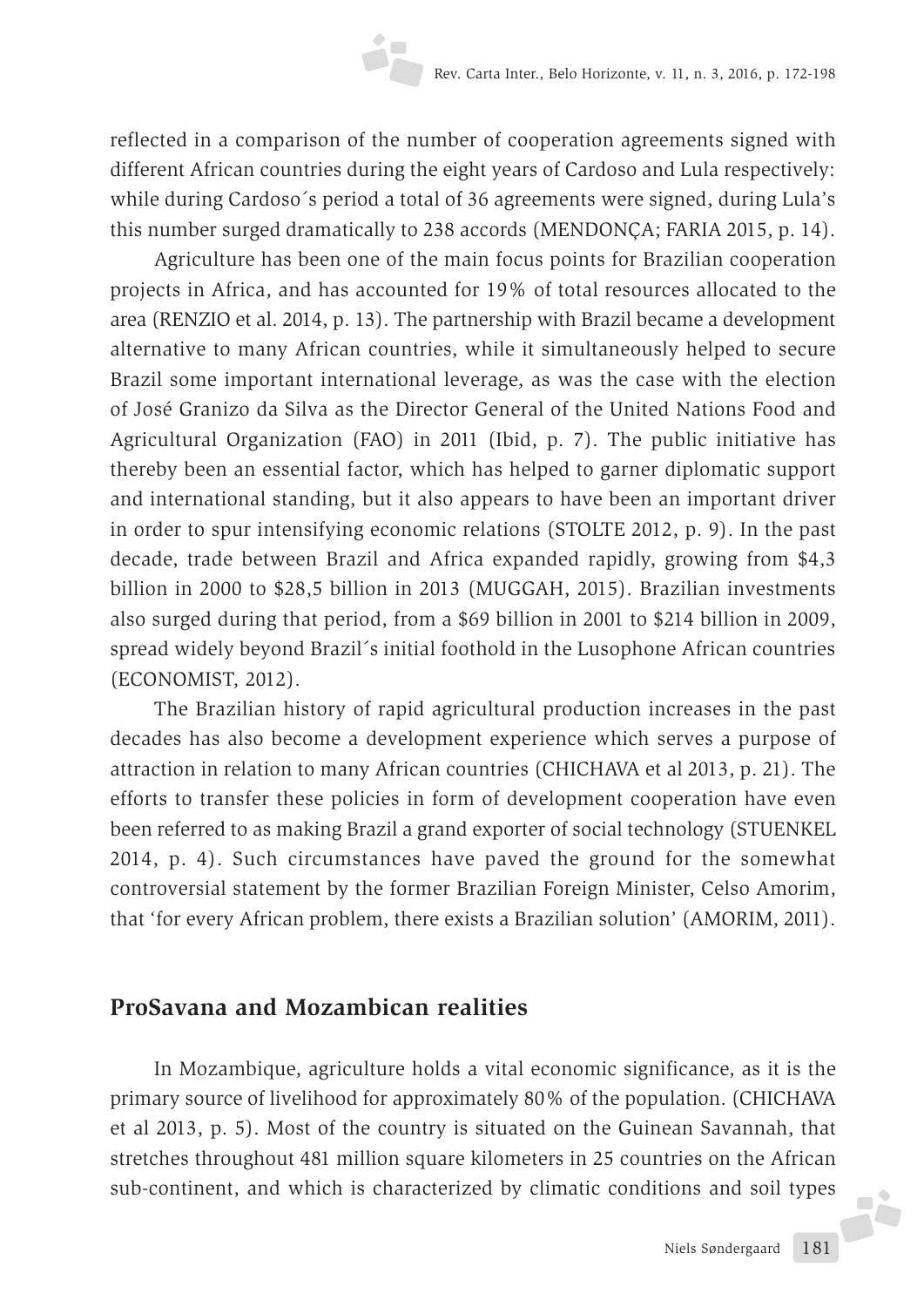

that are largely similar to those on the Brazilian Cerrado savannah. At present, estimates suggest that only 6,8% of the area is occupied by agriculture. (HARBS; BACHA; HARBS. 2015, p. 63) Because Sub-Saharan Africa never has been through an agricultural green revolution similar to that of many other developing countries, it has been deemed the last agricultural frontier on the planet (WOERTZ; KEULERT 2015, p. 786). It is estimated that only around 14% of Mozambique´s 36 million hectares of arable land are cultivated. Nearly all of the land is farmed by smallholders with an average farm size of 1,1 hectares (ROSARIO 2012, p. 3). Yet, evaluations of land use are extremely difficult to make because of crop rotation, and because land not directly cultivated also may hold a purpose as source of nutrition or even a specific cultural and religious significance (ROSSI 2015, p. 240). Agricultural productivity in Mozambique is nonetheless very low. A 2006 FAO study suggested that 38% of its inhabitants are undernourished (THALOR 2013, p. 148). The main reasons for the productivity problems in Mozambican agriculture have been singled out as the long period of internal conflict, the lack of infrastructure and investment from public and private sources, as well as poor governance (ROSARIO 2012, p. 5). In Mozambique, all land officially belongs to the state. Access is granted through the Land Use and Benefit Titles also called DUAT (*Direitos de Uso e Aproveito de Terra*). This permits foreign investors to lease the land in periods up to 50 years, for a fee down to US \$1 per hectare a year (CLEMENTS; FERNANDES 2013, pp. 51-52). Individuals holding a land certificate may choose to sell or rent out the land, which also creates room for the entry of private foreign capital, though investors are obliged to seek consultation with the local community regarding the specific use of the farmland (MILGROOM 2015, p. 592).

The ProSavana initiative was agreed upon in 2009, through a memorandum of triangular cooperation signed by Mozambique, Brazil and Japan. The goal is an extensive expansion of agricultural production and productivity in the provinces of Cabo Delgado, Niassa, Nampula and Zambésia, situated in what is known as the 'Nacala Corridor' in the northern part of the country, spanning over an area of around 540.000 square kilometers (PATRIOTA; PIERRI 2013, p. 132). These areas have been selected due to their heavy rainfall and what has been estimated as a high degree of available arable land (CLEMENTS; FERNANDES 2013, p. 54) as well as the climatic and topographical similarities with the Brazilian Cerrado (GARCIA et al 2013, p. 16). Embrapa describes ProSavana as a 'project for the improvement of the research capacity and technology transfer for the development of agriculture in the Nacala Corridor.' (EMBRAPA, 2016).

 $\blacklozenge$ ó,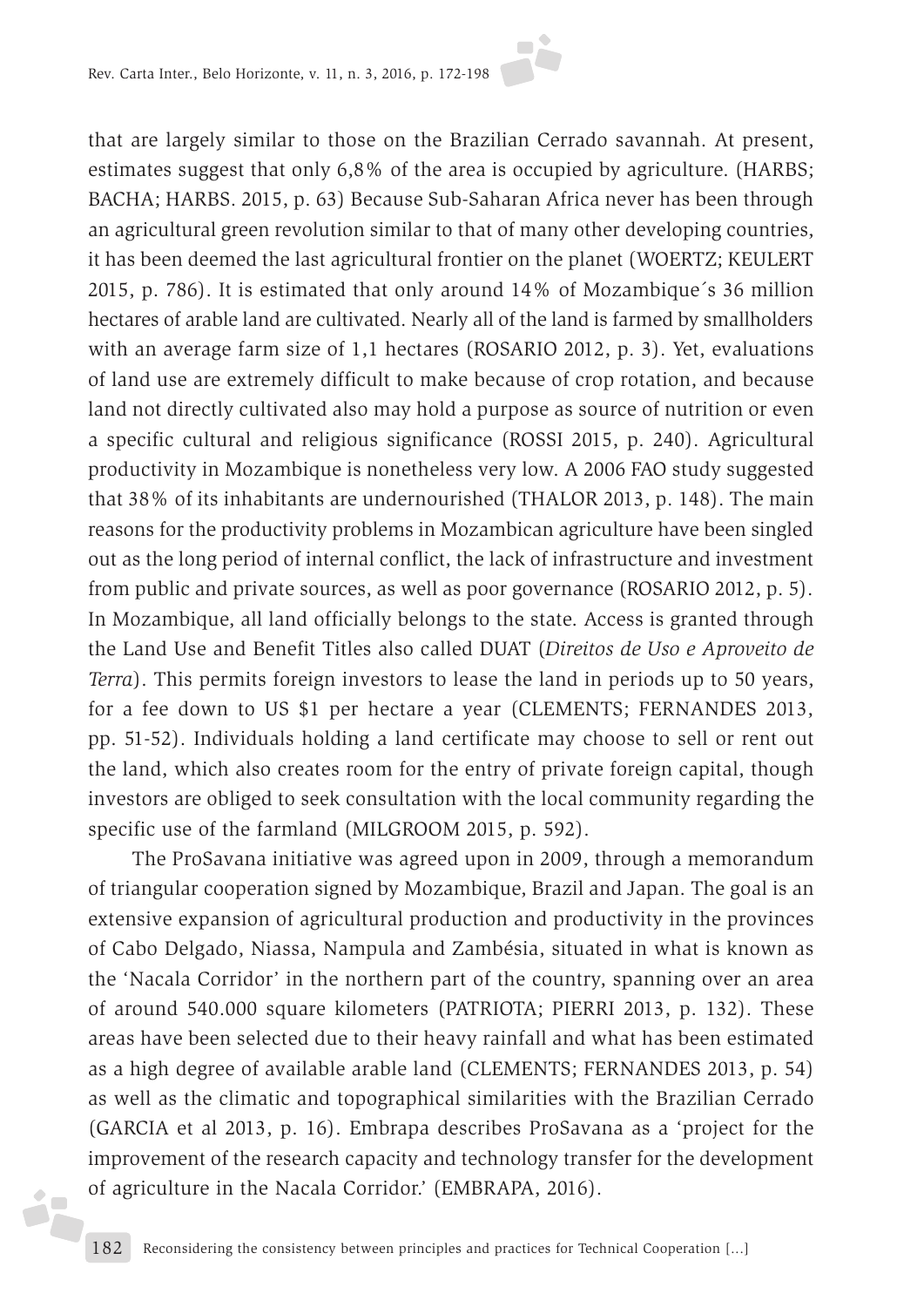ProSavana has been structured around three central components: The first component, also known as the Investigation Plan, which is intended to run from 2011-2016, involves research with focus upon soil and plant properties and a series of crop tests. The second central component of the program, the Director Plan, consists of a mapping of the individual region´s producers and characteristics, in order to define recommendations for cultivation and processing in six different areas. The third and final stage, the Plan for Model Extension, focuses on the proliferation of the techniques and models developed as part of the program. There is a long-term perspective for the gradual implementation of the initiative towards 2030. (HARBS; BACHA; HARBS 2015, p. 73-74)

The plan for ProSavana aims at contructing different clusters, within which the production and processing of one or a few similar crops is concentrated, in order to develop value added activities and reap the benefits of geographic proximity, concentration of input providers and economies of scale. The plan currently seeks to establish two clusters focusing on grains, one on horticulture, one on cashew production, one on tea, and finally an integrated horticulture/grain cluster. (SCHLESINGER 2013, p. 24) ProSavana relies strongly on the participation of Embrapa, which is responsible for technical aspects of the initiative, while the project department of the Getúlio Vargas Foundation´s (*FGV Projetos*) main responsibility is to define the Master Plan and to bring private capital into the project. The program is implemented in cooperation with the Mozambican Agricultural Ministry (MINAG) (MILHORANCE; GABAS 2015, p. 7). Within the official Mozambican account of the program, the multifaceted purpose of productivity increases, employment creation, poverty reduction, food security and the incitement of marked-oriented rural development is emphasized (GOV. MOZ, 2016).

Although ProSavana wields a strong focus on family agriculture, it also implies a significant private sector aspect, related to agro-industrial expansion on the African Savannah. Therefore, while the operational aspects of the program are within the Foreign Ministry´s area of responsibility through ABC, the Getúlio Vargas Foundation manages the mobilization of private capital from the Brazilian agribusiness sector, which so far has displayed a considerable amount of interest in the project. (VAZ 2015, p. 180) The foundation´s goal is to raise some US\$2 billion amongst Brazilian and Japanese investors, offering a minimum annual return of 10% while aiming at 20-22% (BATISTA, 2012). The Nacala Corridor Fund focuses strongly on generation of returns for investors, through the implementation of an integrated and competition oriented agribusiness model (FUNDAÇÃO GETÚLIO

**F**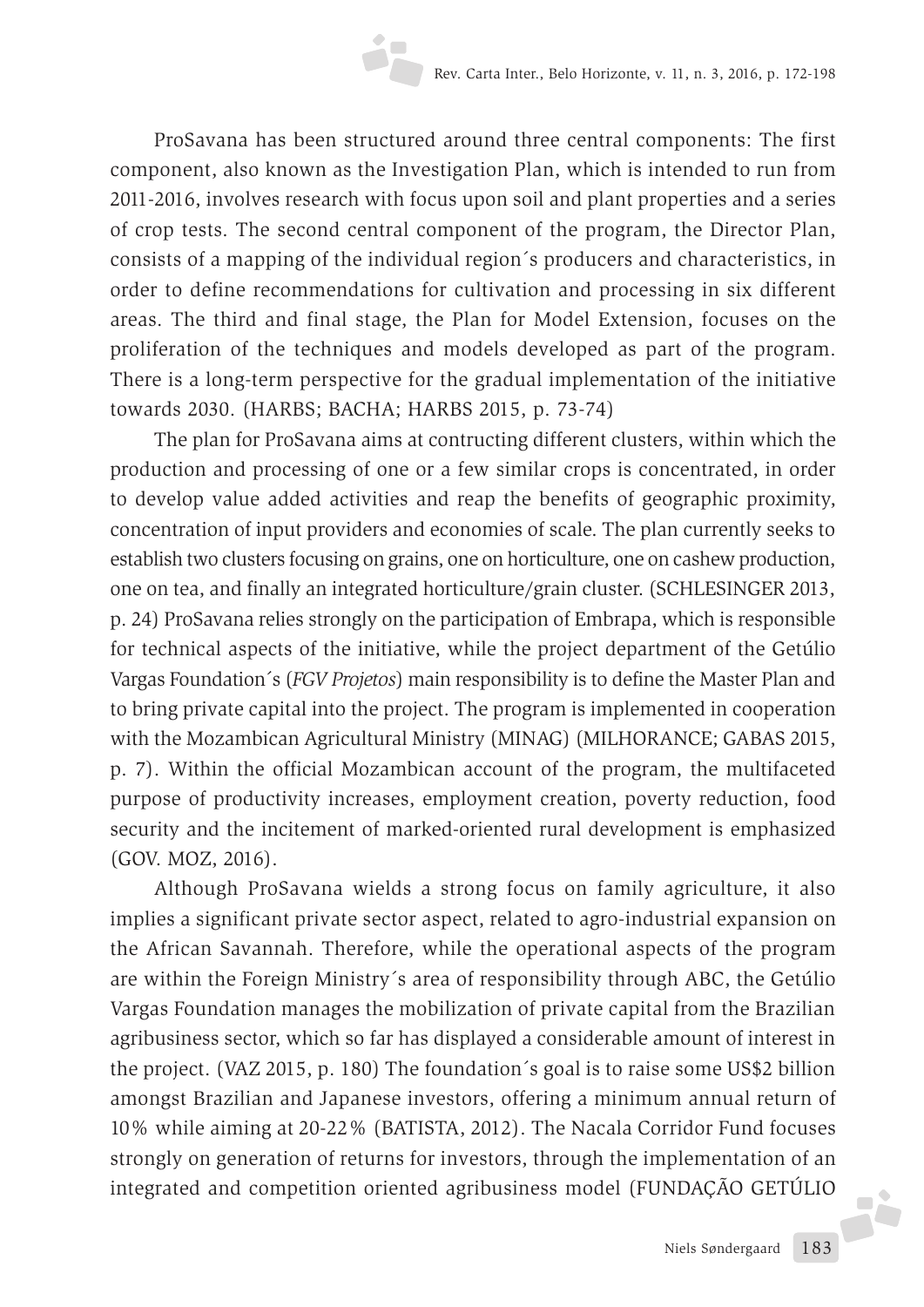VARGAS, 2015). The FGV works in close conjunction with the DWS Investments, a Management enterprise below Deutche Bank (SCHLESINGER 2013, p. 9).

In 2011, chairman of the cotton producers' association in MatoGrosso, Carlos Ernesto Augustin, emphasized cheap access to farmland, absence of environmental regulation and the relative proximity to the Chinese marked, as factors that should raise interests amongst Brazilian agribusiness in repeating the agricultural expansion in the Cerrado region, some 30 years ago (MELLO, 2011). In 2012, the Mozambican Prime Minister at the time, Aires Bonifácio Baptista, also strongly urged Brazilian agricultural investors to come to the country, assuring them that they would face a favorable operational environment (CLEMENTS; FERNANDES 2013, p. 51). On the Japanese side, the main interest has been associated with depressing the price of certain strategic agricultural commodities imported by the country, by increasing the global supply.

#### **Controversies and resistance**

 $\blacklozenge$ ó,

Issues pertaining to land distribution have been some of the most controversial aspects of ProSavana, and have given birth to much questioning and contestation regarding the program. The schism between traditional family farming and commercial agriculture, which so strongly characterizes Brazilian agricultural debates, seems to have been reproduced within a Mozambican context. As private investment is ingrained as a significant element within ProSavana, a large measure of uncertainty prevails regarding how much land is to be allocated to agribusiness expansion as opposed to internal food consumption, and where this is to be found (PATRIOTA; PIERRI 2013, p. 133). The Mozambican government has recently been very active in facilitating foreign land acquisition, and between 2004 and 2009, more than a million hectares were conceded to international investment. This made critical voices characterize the FRELIMO government as 'complicit in promoting land grabbing practices´. (CLEMENTS; FERNANDES 2013, p. 42)

The uncertainty and arbitrary information about the likely extend of Brazilian agribusiness expansion in Mozambique has also fueled much concern, as has been the case with the reports of official promises of designating as much as 6 million hectares for this purpose (GARCIA et al 2013, p. 31). Although official data indicate that 93% of the country´s arable land is presently uncultivated, other assessments set that number much lower, at only around 7 million hectares; a number which is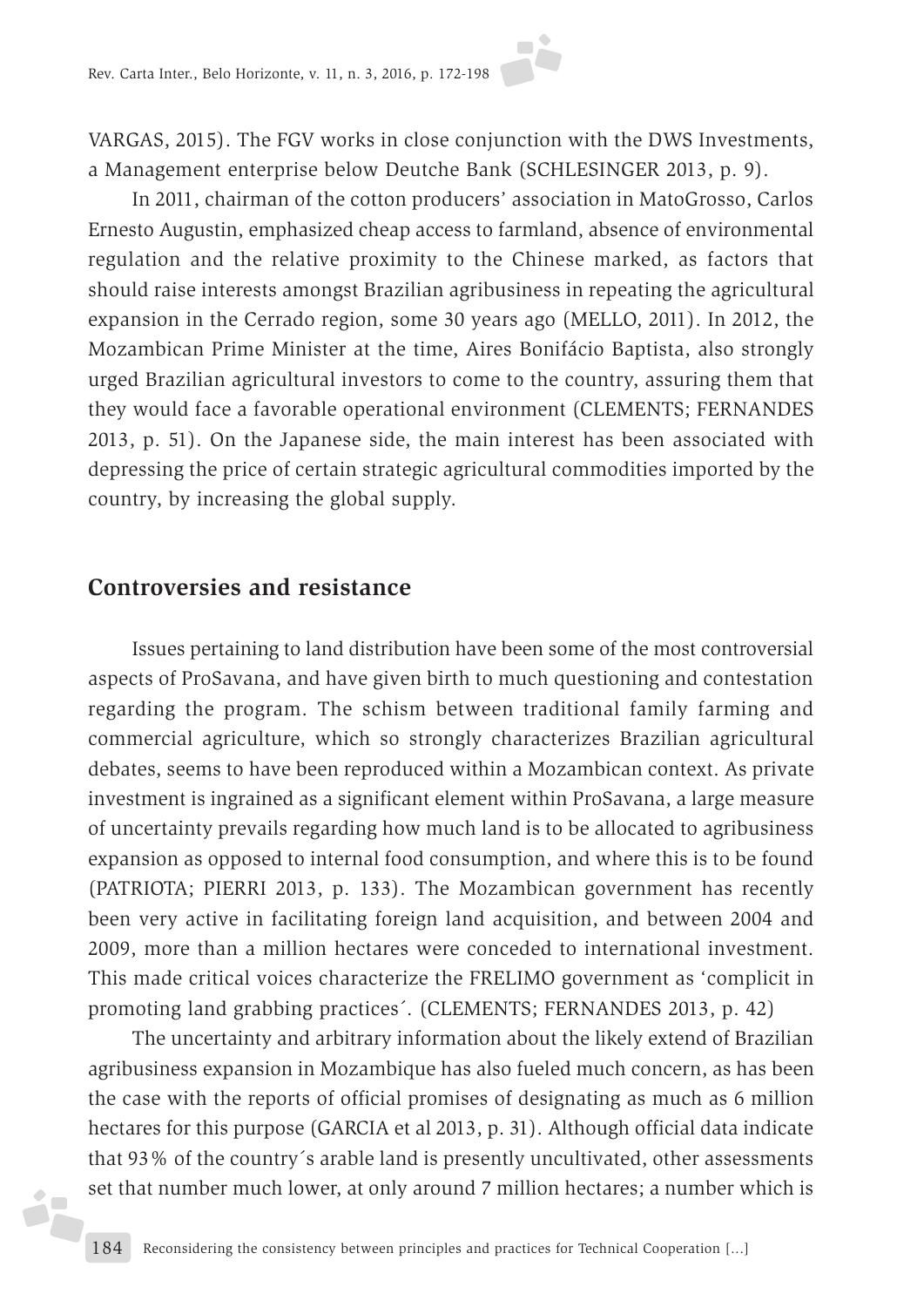likely to fall markedly in the near future due to the country´s high rate of population growth (THALOR 2013, p. 150). Projections based on satellite pictures of the Lurio River Valley in the northeast of Mozambique point towards a more serious perspective of potentially up to 500.000 people affected and 100.000 displaced in that area alone (REUTERS, 2015).The divergence between official narratives of "land abundance" and the perceptions of the local population is often remarkable. The Niassa province serves as an example, as it is considered by program directors to be a scarcely populated region, with a high potential for extensive agricultural expansion. Yet, peasants living there claim that most of the area fit for cultivation already is occupied, and that there is no space for the introduction of crops which demand large trenches of farmland (SCHLESINGER 2013, p. 44).

A preliminary version of the Master Plan for ProSavana, which came to the public´s knowledge in 2013, demonstrated that many projects were in a more advanced stage of planning, than had so far been presumed. Amongst other things, the plan aimed at abandoning crop rotation in favor of permanent soil use, the extension of land titles as part of the identification of suitable areas for agribusiness expansion, as well as the intensification of production through the increased use of fertilizer and improved seeds (ROSSI 2015, p. 254-255). In this regard, the project may be interpreted as an ambition towards an accelerated enclosure movement implying the commodification of land and the intensification of its use through modern agricultural inputs. Though the obtainment of land titles might serve as a means for the local rural population to document its claim to the land, the practical consequences of implementing a formalized system for land tenure, in a social context in which traditional norms imply fundamentally different definitions of the notion of land property, remain to be seen. The leaked plan also revealed that of 16 projects proposed, 6 implied the risk of non-voluntary relocations of the rural population (SCHLESINGER 2013, p. 29). In a similar manner, the use of the term 'available land' has come to refer to land that might be open for investment, – which does not discard the possibility that it already might be claimed by someone else (Ibid 2013, p. 29). Yet, the proposal for the Master Plan does not appear to outright exclude family agriculture, which is the focus of many central projects within it. Rather, it seems to be the case that family agriculture is sought incorporated into a more intensified and commercially oriented production model, which apart from the previously mentioned changes also implies the introduction of contract farming and development based on integration within product clusters for value added activities (MILHORANCE; GABAS 2015, p. 11). F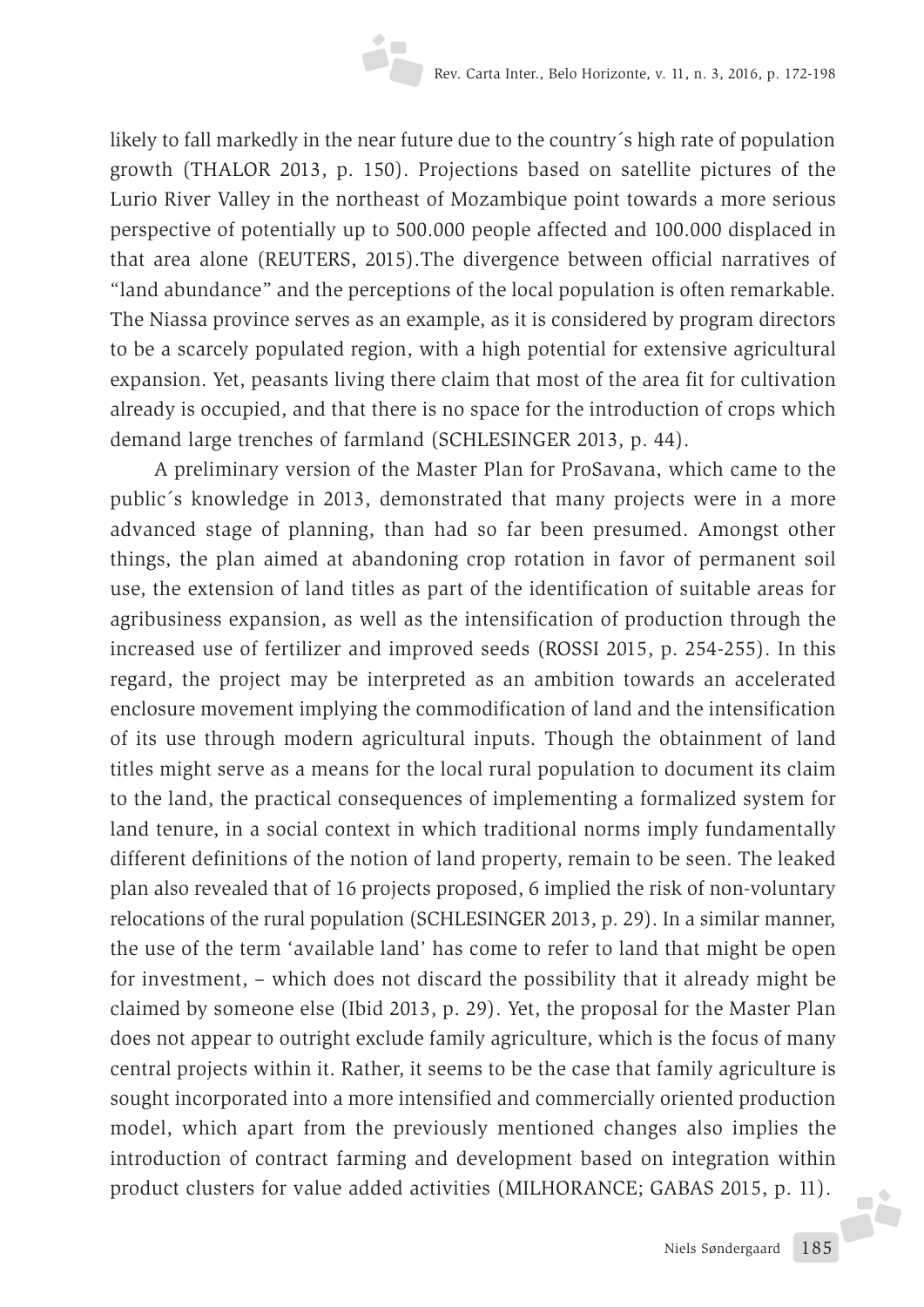

A joint statement signed by a range of Mozambican and international NGOs in April 2013 also assumed a strongly critical stance towards the formulation of ProSavana in the leaked documents. These groups were strongly opposed to what they perceived as the forced abandonment of traditional farming practices, implying the insertion into a contract farming regime and a production model entailing dependence upon input purchases from agro-corporations (JOINT STATEMENT, 2013). Other worries have been expressed with regards to the fundamental restructurings of the socioeconomic rural structure, which local organizations fear that the ProSavana might bring about, by introducing a new set of employeremployee production relations and undermining more diverse cultivations for domestic consumption (GUARDIAN, 2014). Some of the criticism which has been directed at ProSavana has expressed an essential preoccupation with what appears to be an attempt to reproduce the Prodecer program for large-scale agricultural expansion on the Cerrado, from the 1970´s. This critique thereby implies a contestation of the fundamental model for rural development, which resulted from the extensive introduction of commercial agriculture in central Brazil. The negative assessments of the potential impact of capital intensive agribusiness expansion in Mozambique revolves around the question of food security (CLEMENTS; FERNANDES 2013, p. 62), neglect of the needs of local communities (RENZIO et al. 2014, p. 14-15; CABRAL 2015, p. 5) as well as environmental degradation (CHICHAVA et al 2013, p. 22). The experiences and errors of the Cerrado cultivation nonetheless appear to have resulted in some measure of attention towards avoiding some of the potentially negative consequences of this development strategy. Embrapa does seem to have a certain degree of consciousness in terms of anticipating and possibly ameliorating environmental impacts. This has been expressed through Embrapa´s project for soil preservation and recuperation in northern Mozambique (PATRIOTA; PIERRI 2013, p. 133). The provision of locally produced food for school meals stands as another initiative that pays attention to social development, inspired by Brazil´s national program for school feeding (THALOR 2013, p. 156). Such initiatives, though, still constitute a relatively small part of the program portfolio, and it remains to be seen whether they may provide a viable path to guaranteeing a significant element of social and environmental sustainability within the general project.

Although ProSavana is still only just in its initial stages, the project has become widely contested by Mozambican farmers and civil society. In October 2012, the National Farmers Union (UNAC) published a statement which rejected

óF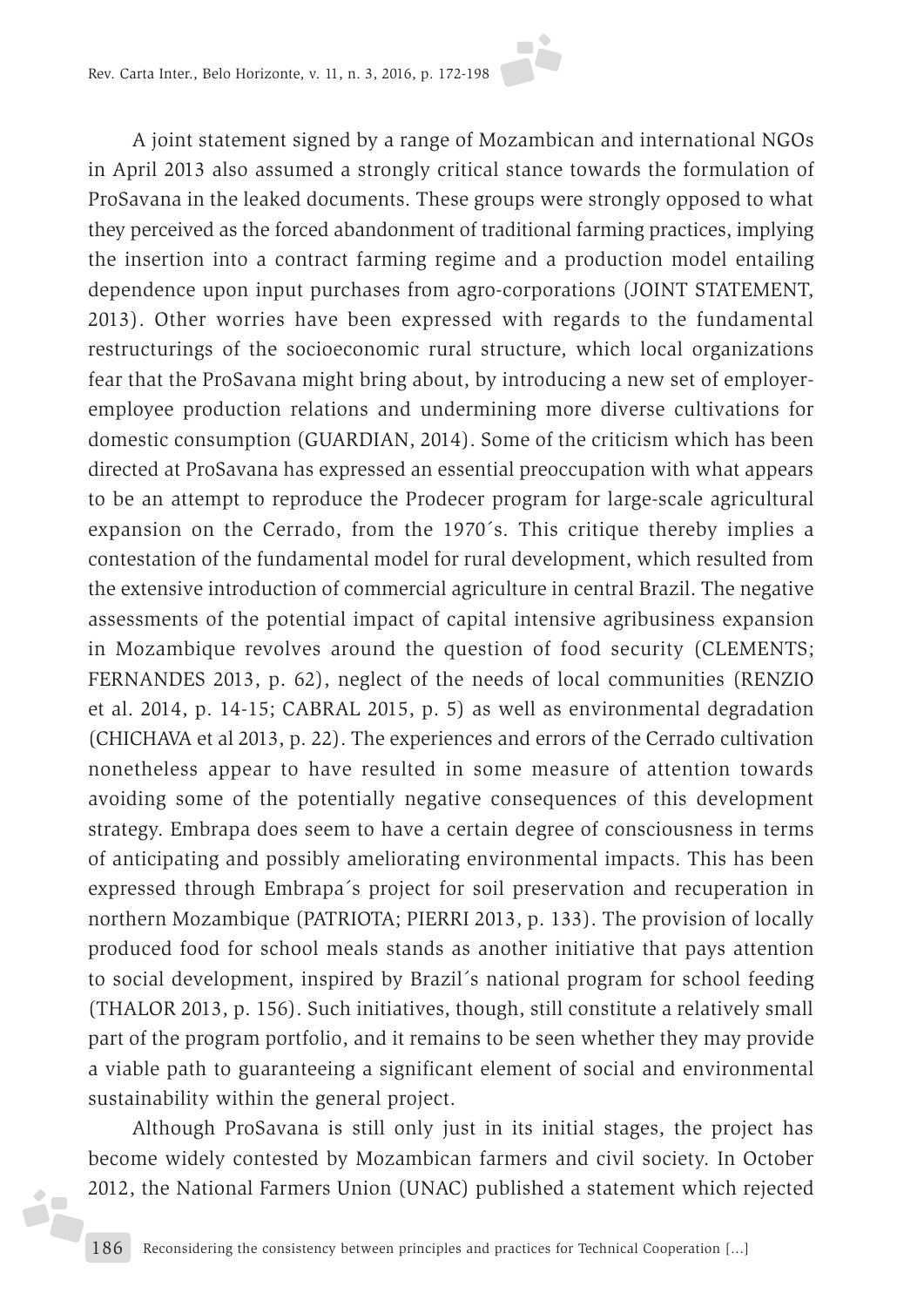the implementation of the model for agricultural expansion on the Brazilian Cerrado within Mozambique. It also strongly criticized what was perceived as a top-down implementation of a pre-defined project, which did not take the demands of the rural population in the Nacala Corridor into consideration (UNAC, 2012). Particularly, the lack of consultation seems to constitute a very significant obstacle to the implementation of the programme. According to official sources, only about 1000 farmers were previously consulted, which amounts to about one in every four thousand peasants in the provinces included within ProSavana (ROSSI 2015, p. 242). The alleged lack of transparency has led to widespread fear of losing their land amongst farmers in the northern part of the country, and contributed to a negative perception of the initiative (CARVALHO, 2015).

The dispute about ProSavana has also gained an international dimension, as opposing forces in Mozambique have begun to form transnational links with peasant movements and NGO´s abroad, and launched a joint campaign against it (MILHORANCE; GABBAS 2015, p. 11-12). In 2013, civil society organizations in Mozambique, Japan and Brazil published an open letter with a harsh critique of ProSavana (ROSSI 2015, p. 235-236). At the Second Triangular Peoples Conference in Maputo in July 2014, the ProSavana´s focus on export-oriented agriculture was strongly contested, and social movements present at the event called for a fundamental redefinition of the purpose of the program, in the direction of strengthening the emphasis on food production for local communities (SUZETE, 2014).

Within Mozambique, lines of contestation can be identified between the government and a critical movement amongst peasants and rural organizations. The political elite within the country tends to accentuate the importance of modernization and the pursuit of a technology-intensive development model (CHICHAVA et al 2013, p. 24). This has led to a perception of traditional agriculture as backwards, and to a tendency to exclude smallholders from public policy programs within agriculture, which lean towards supporting export-oriented agriculture (MILHORANCE; GABBAS 2015, p. 10). The close ties between the agrarian and the political elite within Mozambique, also serve to cement a consensus of agricultural policies favoring foreign investment and more capital intensive production (CABRAL et al 2016, p. 17). In Brazil, segments within governmental institutions have characterized the mobilization against ProSavana as ideologically motivated, and strongly related to well-defined positions within the Brazilian struggle to define agricultural policies (CABRAL 2015, p. 13). Intra-institutional divisions nevertheless also appear to be evident in Brazil, as

**F**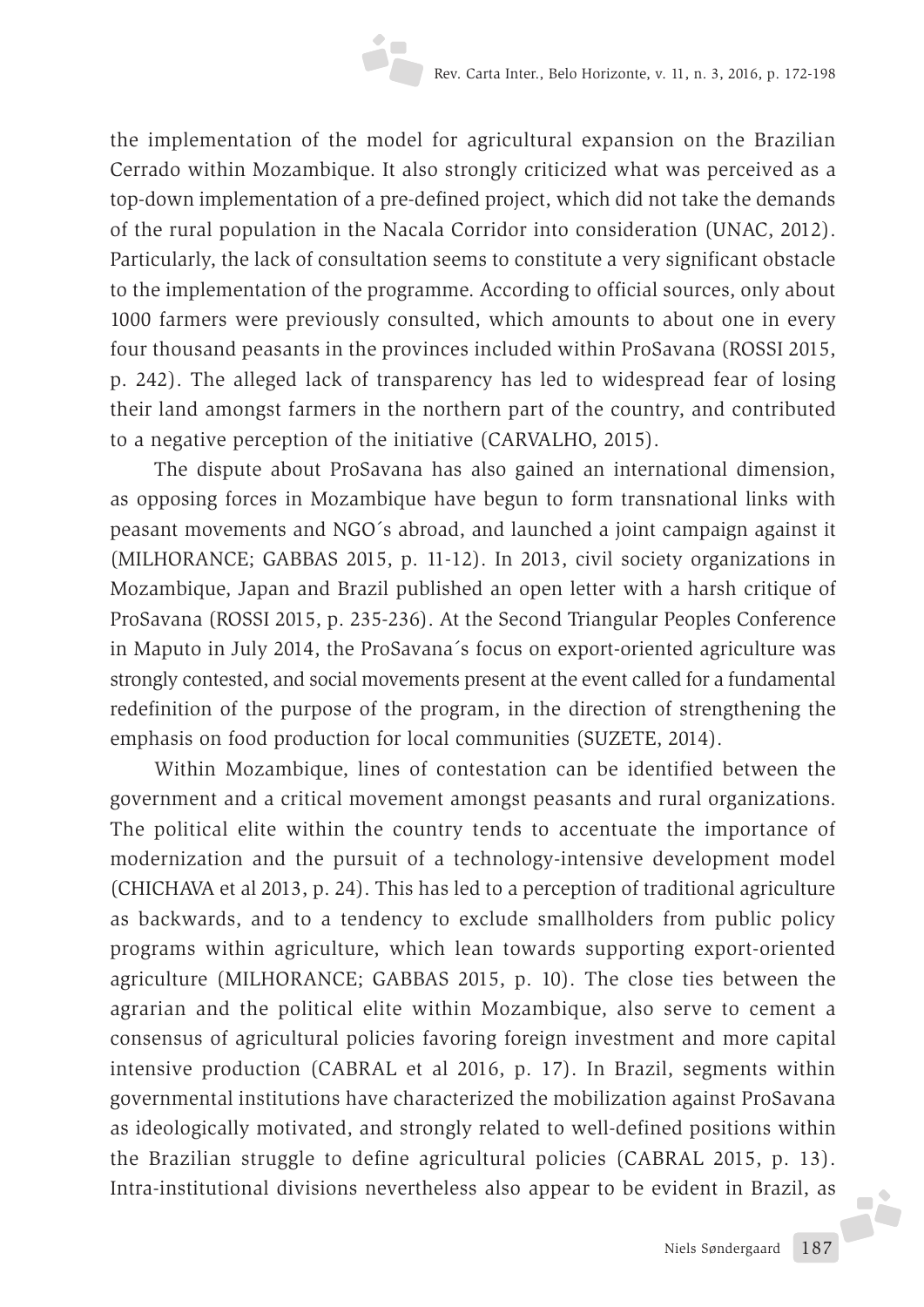

the Ministry for Agrarian Development (MDA) – which normally is identified as supporting smallholders – has begun to distance itself from ProSavana and portrayed it as a model that should not be followed (CABRAL et al. 2016, p. 18).

## **Re-evaluating horizontality**

In line with Naidu´s (2011) emphasis on the issue of civil society inclusion within South-South cooperation, the formulation and initial repercussions of ProSavana also point towards very different reactions and impact perceptions at the official level and at the local level, respectively. The official guidelines for Brazilian cooperation, which are strongly nurtured by principles of horizontality, must thereby be evaluated within both of these dimensions, in order to reach an understanding of whether the specific formulation and preliminary repercussions of the ProSavana initiative reflect their ideational basis. Chart 1 illustrates the difference in repercussions and critical assessments of ProSavana between these two levels of analysis, in relation to each of the essential guidelines for Brazilian cooperation projects:

|                  | State-to-state level analysis       | Local level analysis                             |
|------------------|-------------------------------------|--------------------------------------------------|
| Emphasize        | The official Mozambican             | The Director Plan in its present formulation     |
| projects linked  | posture is strongly emphatic of the | has character of a top-down technically driven   |
| to national      | possibilities which Pro-Savanah     | process, largely negligent to the particular     |
| programs and     | contains in order to confront       | needs of each region, which the absence of       |
| development      | some of the crucial development     | consultative mechanisms exacerbates.             |
| priorities       | challenges of the country.          |                                                  |
| Give preference  | The central role of private         | It is highly uncertain whether private           |
| to programs      | foreign investment in ProSavana's   | investments will produce constructive impacts    |
| that provoke     | present formulation, has been       | amongst local populations and stakeholders.      |
| intensification  | strongly endorsed by the            | They risk becoming "isolated islands" and        |
| of relations     | Mozambican government, and does     | object of local recent due to any negative       |
| and open good    | hold the potential of intensifying  | spillovers of the lax regulation which attracted |
| perspectives     | politico-economic relations between | investment in the first place. Transnational     |
| for political.   | Mozambique and Brazil.              | NGO mobilization against ProSavana indicates     |
| commercial       |                                     | a tendency for this program to backlash          |
| and economic     |                                     | upon the governments involved through the        |
| cooperation with |                                     | antagonization of rural communities and civil    |
| partners         |                                     | society.                                         |
|                  |                                     | continua                                         |

**Chart 1: Guidelines for Brazilian technical cooperation and their ramifications within the national and local dimensions of ProSavana**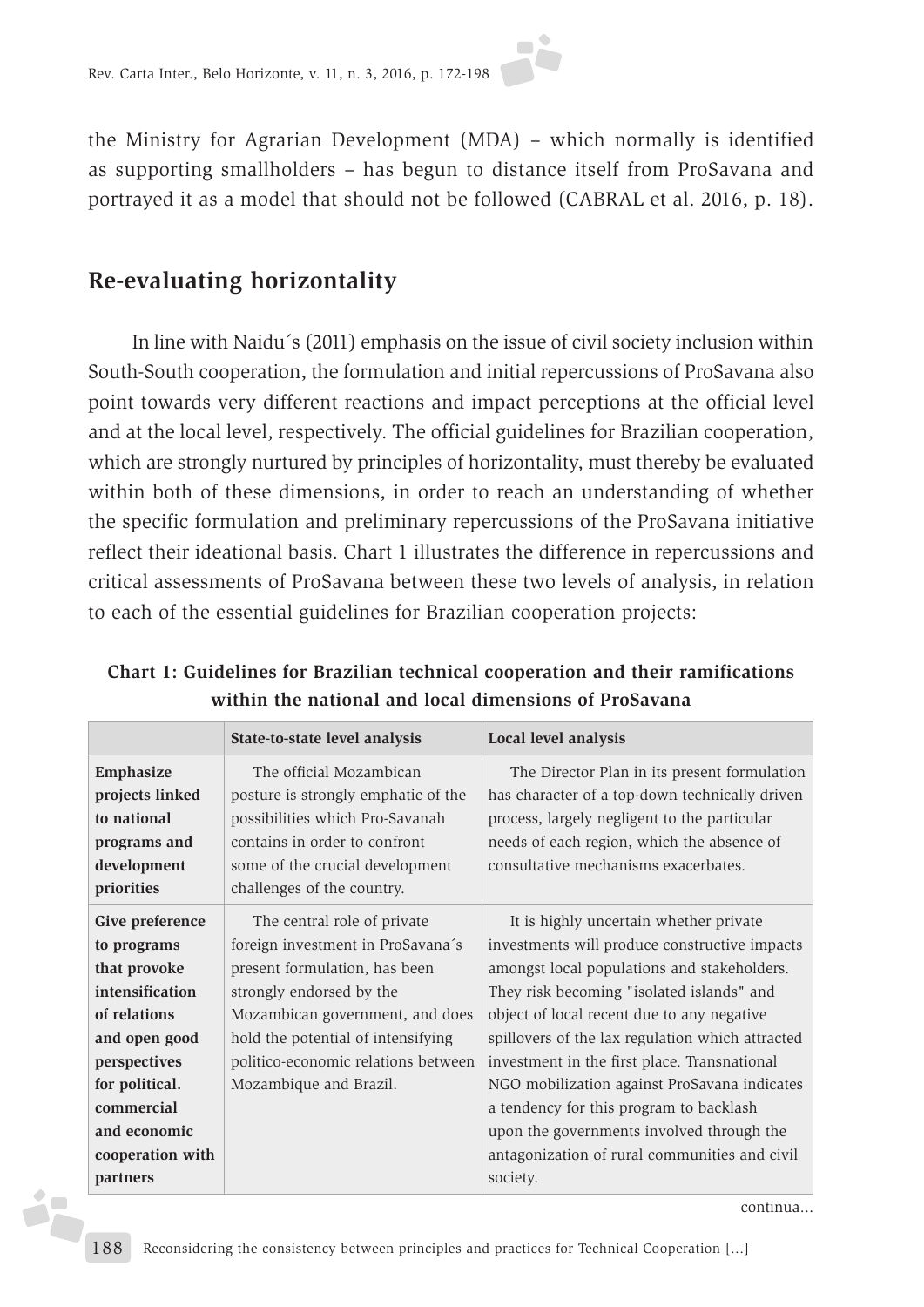continuação

|                                                                                                                                                                                                                                                                               | State-to-state level analysis                                                                                                                                                                                                                                                                                                                                                                                                                                                                                                       | Local level analysis                                                                                                                                                                                                                                                                                                                                                                                                                                                                                                                                                                                                                                                                                                                                                                                                                                                                                                                              |
|-------------------------------------------------------------------------------------------------------------------------------------------------------------------------------------------------------------------------------------------------------------------------------|-------------------------------------------------------------------------------------------------------------------------------------------------------------------------------------------------------------------------------------------------------------------------------------------------------------------------------------------------------------------------------------------------------------------------------------------------------------------------------------------------------------------------------------|---------------------------------------------------------------------------------------------------------------------------------------------------------------------------------------------------------------------------------------------------------------------------------------------------------------------------------------------------------------------------------------------------------------------------------------------------------------------------------------------------------------------------------------------------------------------------------------------------------------------------------------------------------------------------------------------------------------------------------------------------------------------------------------------------------------------------------------------------------------------------------------------------------------------------------------------------|
| Emphasize<br>programs that<br>enable transfer<br>and absorption<br>of knowledge<br>within a critical<br>perspective<br>which produces<br>innovation,<br>creation and<br>consequently,<br>internalization.                                                                     | The strong emphasis on transfer<br>of agricultural technology within<br>ProSavana implies a potential for<br>significant technical innovation,<br>through active internalization by<br>Mozambican actors. The cluster-<br>based development model is<br>characterized by a strong element<br>of specialization in the production<br>of a particular crop, and above all,<br>the Brazilian technical capacity in<br>grain and cashew production holds<br>the potential to boost production of<br>crops with a high export-potential. | The program contains a goal of<br>technological transfers to industrialized<br>agriculture as well as smallholders, but the<br>balance between these two elements is still<br>uncertain. Technological innovations imply<br>differentiated consequences regarding the<br>socio-environmental impacts of their adoption,<br>particularly within the agricultural field.<br>The introduction of specialized<br>monoculture in certain regions of the<br>country, also means that though tea, cashew<br>and horticulture - in contrast to large-<br>scale grain production - might be adopted<br>by smallholders, this implies a profound<br>restructuring in direction of commercial<br>dependency away from self-sufficiency.<br>Expansion of plantation cultures upon land<br>previously used for a social purposerisks<br>substituting self-sufficient family farming by<br>wage labor, spurring the proletariazation of<br>the rural workforce. |
| Emphasize<br>projects which<br>integrate<br>the basic<br>components<br>of technical<br>international<br>cooperation,<br>such as<br>consultancy,<br>formation<br>of human<br>recourses,<br>personnel<br>training and<br>complementation<br>of institutional<br>infrastructure. | The Master Plan lays a<br>strong emphasis on supporting<br>the Mozambican government's<br>institutional planning capacity, as<br>well as a significant element of<br>technological transfer and training.                                                                                                                                                                                                                                                                                                                           | The aim of technology transfer towards<br>the Mozambican National Directorate of<br>Rural Extension does reflect a considerable<br>focus upon human and institutional capacity<br>development at the local level.<br>Yet, the strong emphasis upon the<br>governmental partners in the formulation of<br>the Master Plan means that so far, it has been<br>articulated as a top-down implementation<br>of a production model upon smallholders,<br>without proper previous consultation and<br>evaluation of needs formulated at the local<br>level. Legalization of land entitlement risks<br>spurring an enclosure movement, and the<br>commodification of land which previously<br>served a more diffuse, yet essential social<br>purpose. Such a development collides strongly<br>with the notion of local consultation and<br>other fundamental practices of development<br>assistance.                                                      |

continua...

Fè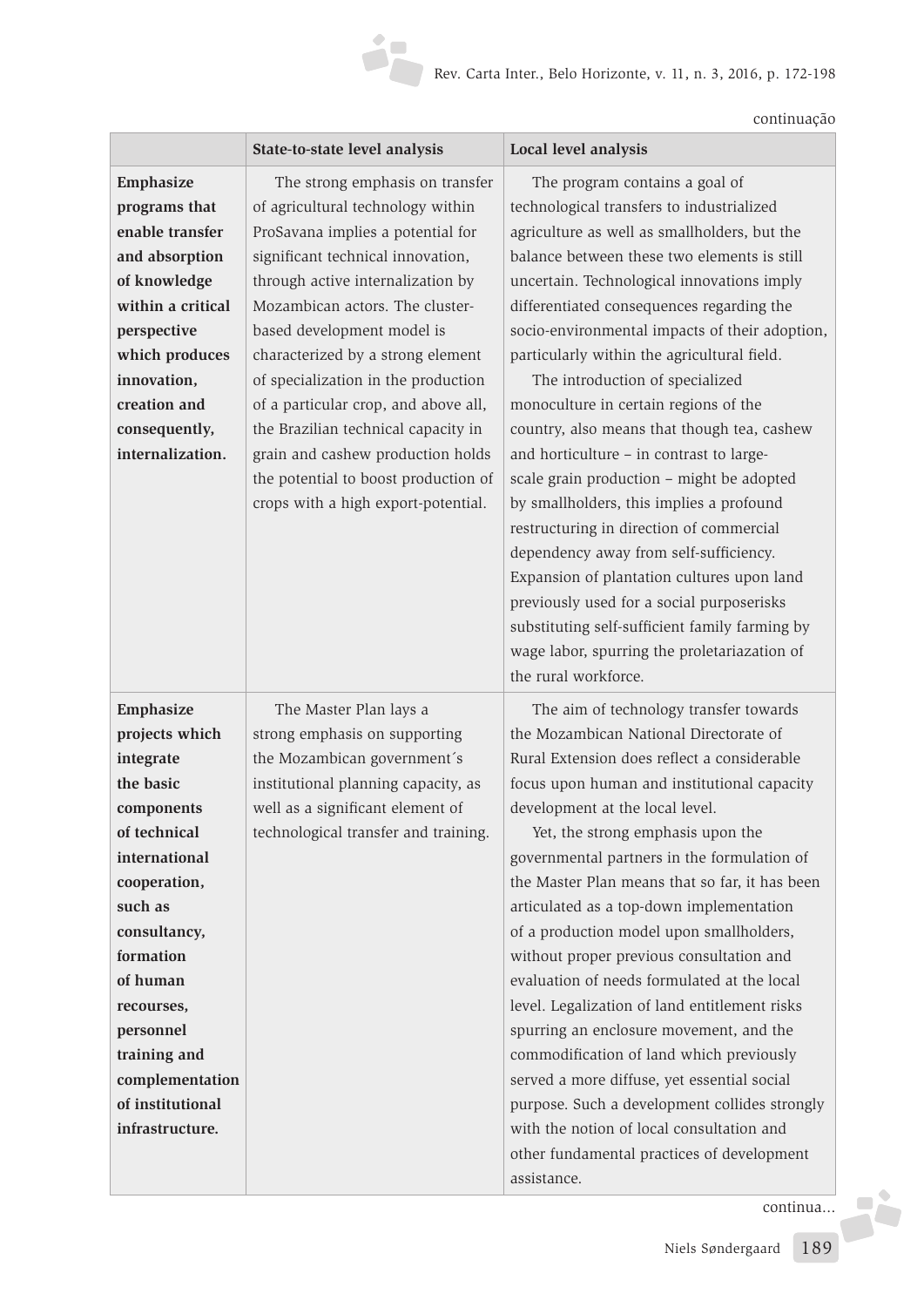

continuação

|                    | State-to-state level analysis        | Local level analysis                           |
|--------------------|--------------------------------------|------------------------------------------------|
| Give preference    | Due to a lack of capital,            | The difficulty of mobilizing recourses         |
| to projects that   | Mozambican recourse mobilization     | amongst subsistence farmers at the local level |
| are clearly        | has mostly been expressed as the     | means that these have only gained a limited    |
| matched by         | promise of designating 6 million     | influence within the project formulation, and  |
| recourses          | hectares of land to agribusiness     | may be negatively affected by the concessions  |
| mobilized by       | expansion. In some sense, this       | of common lands by the government to           |
| the counterpart    | does constitute a significant effort | foreign investors. The strong accentuation of  |
| and constitute a   | of recourse mobilization, but also   | private investments in the project formulation |
| substantial part   | raises the question of whether the   | also raises a critical question, related to    |
| of the general     | close-to-unconditional opening       | whether the imperatives of capital return are  |
| budget.            | of land markets to foreign capital   | compatible with inclusive rural development.   |
|                    | is in line with the notion of non-   |                                                |
|                    | conditionality of cooperation.       |                                                |
| Prioritize         | The third stage of the Plan for      | Dispersion of the model developed in the       |
| projects that      | Model Extension which implies        | Nacala Corridor, depending on the results      |
| enable the         | the proliferation of techniques      | of its final implementation, holds the risk    |
| creation of        | and models developed within the      | of materializing as an intend to forcefully    |
| multiplier effects | program contains a potential for     | disseminate an exclusionary rural development  |
|                    | generation of multiplier effects and | model. It is furthermore questionable whether  |
|                    | important national spillovers within | large-scale industrial monoculture will imply  |
|                    | Mozambican agriculture at large.     | positive spillovers for local production.      |
| Prioritize         | The marked geographical              | At its present formulation, the program        |
| projects which     | concentration of the ProSavana       | appears to be somewhat characterized           |
| guarantee a        | program within the Nacala Corridor   | by a uni-dimensional emphasis upon             |
| broad results,     | reflects a planning structure which  | economic results, in terms of growth and       |
| thereby avoiding   | is highly likely to ensure that      | exports. A more multifaceted perspective       |
| the pulverization  | productive synergies are achieved    | upon the diversified social, environmental     |
| and dispersion of  | between the different agriculturally | and economic consequences of such a            |
| efforts            | related industries. If successfully  | development model should be applied, so as     |
|                    | executed, the replication of the     | to evaluate the whole scale of results from    |
|                    | Proceder program of the Cerrado      | such a profound rural restructuring, and how   |
|                    | does hold the potential to spur      | they interact.                                 |
|                    | production of crops with a high      |                                                |
|                    | export potential, and thus provide   |                                                |
|                    | broader economic impacts.            |                                                |

Source: author´s own elaboration

i7

The evaluation of ProSavana´s estimated consequences, its repercussions and reception so far, indicates a very evident difference between the official and the local level. On the level of official interactions between Brazil and Mozambique,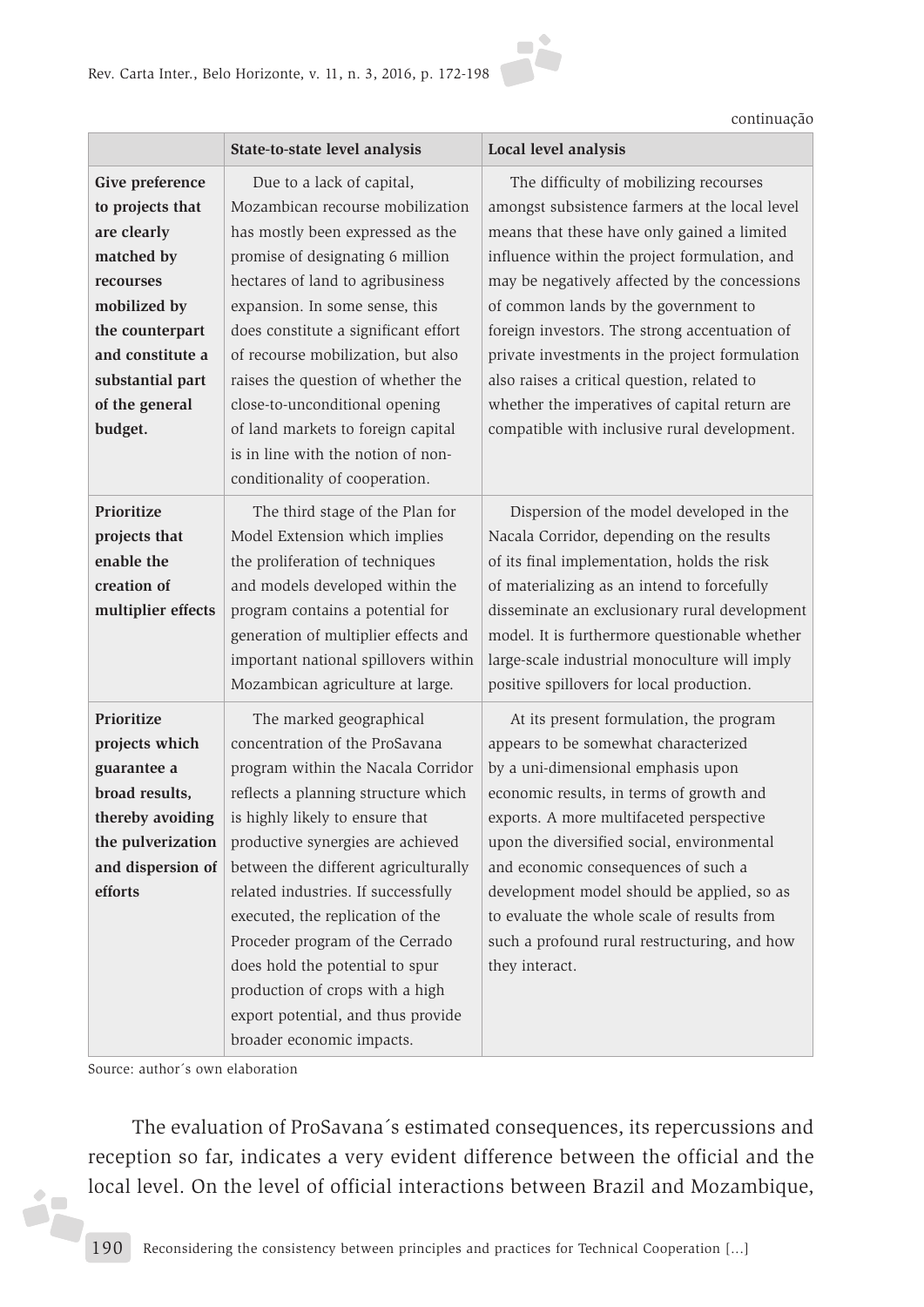there is a consistency between the underlying principles for Brazilian TCDC, the concrete guidelines they nurture and the resultant initiatives within ProSavana. Yet, this consistency cannot be identified at the local level, where the estimated impacts of the program either are not in accordance with the guidelines, or in case that they are, often fail to produce results reflective of horizontal interactions. This has become evident through what has come to assume the character of a top-down implementation of a predefined package of initiatives, with a minimum of resort to consultancy with the local population. The focus of the initiative appears to be the proliferation of an agro-industrial development model, and though smallholder segments are not directly excluded from the scope of the initiative, the present state of the program´s planning reflects a presumption of their adaption and eventual insertion into this model.

The differentiated consequences of ProSavana which analysis through a local-level perspective reveals, also mean that essential elements of Brazilian technical cooperation such as demand-drivenness, appreciation of local knowledge and non-conditionality, are hard to identify within this context. Though official Brazilian-Mozambican relations with regards to ProSavana may be characterized by these principles, these do not seem to materialize on the level of the communities directly in contact with the program. The principle on non-interference in domestic affairs even contains the danger of an interpretation which leads to the neglect of the needs and demands of localstakeholders, by restricting planning and decision making to a sphere of intergovernmental exchanges.

Though a genuine intend of spurring inclusive social and economic development is apparent within the initial formulation of the Master Plan, a lack of attention to the affected rural populations autochthonous perceptions of development is evident. This approximates Nel and Taylor´s (2013) notion of mechanical solidarity, because even though an altruistic intention of aiding someone identified as a less fortunate 'other' is evident, this condescending attitude does not entail an effort to understand the deeper nature of his/her needs. Such vertical imposition of the assisting party´s own vision of development is reminiscent of the critique directed at much of the North-South development assistance.

The transfer of agricultural policies inspired by the Proceder program from Brazil towards Mozambique, in line with Milhorance (2013) may be perceived as permeated by a technical logic, which does not account for the capacity of the home country to absorb these policies, nor of their particular consequences within different national contexts. ProSavana thereby appears to be highly reflective of

**F**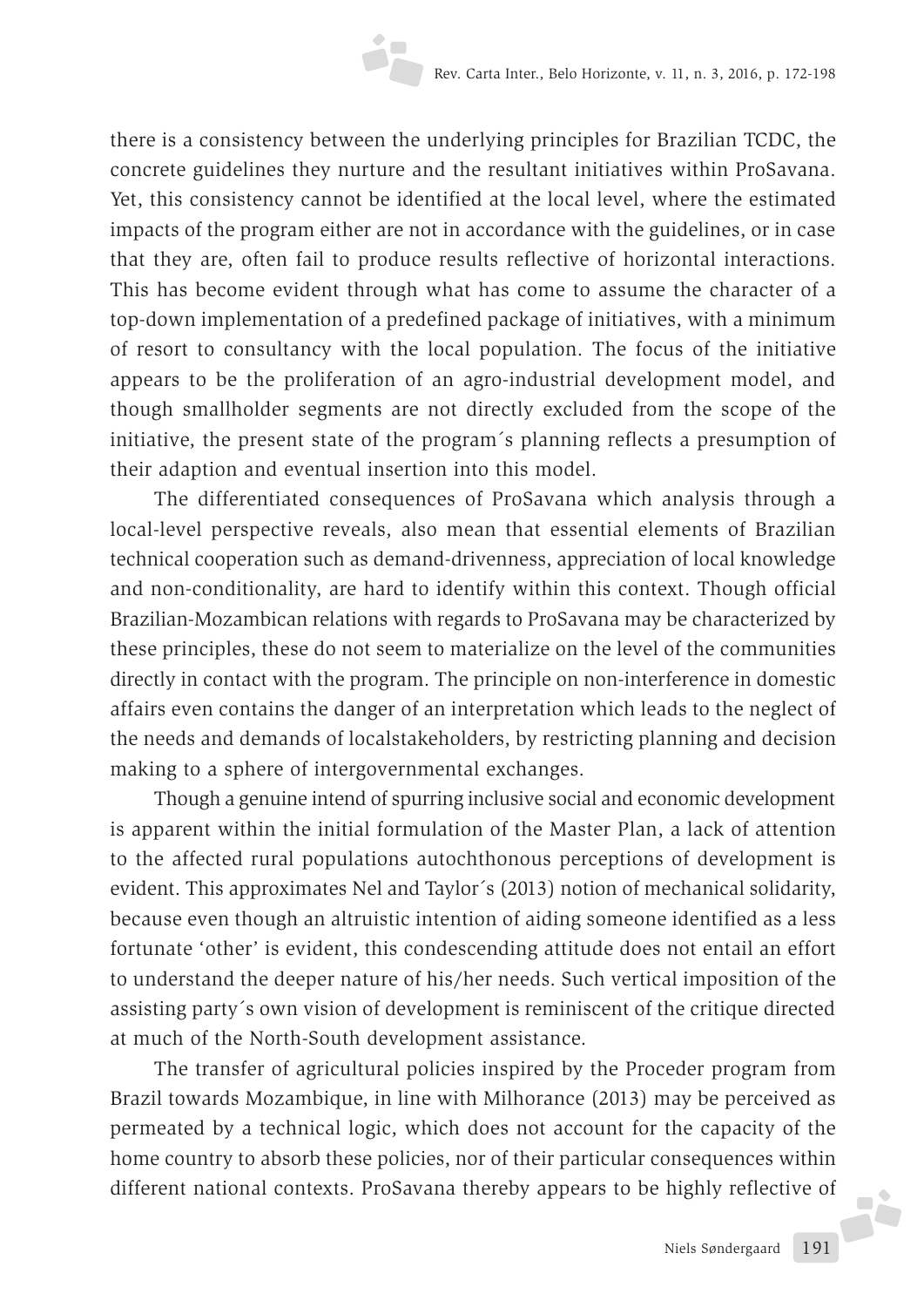

Naidu´s description of a present situation in Africa, in which rhetoric stressing a common identity is applied by wealthier developing countries, in order to push for the expansion of private capital into African markets. This has led to a dynamic by which the entrance of Southern capital has resulted in the formation of new class alliances and constellations of political interests (NAIDU, 2011). In this respect, it is interesting to observe how the nascent triangular constellation between the Mozambican politico-agrarian elite, and Brazilian public institutions and agribusiness has constituted the driving force at the core of this particular type of cooperation project between developing countries. It is equally remarkable how the opposing forces have consolidated themselves as a transnational movement, with a foothold in both Mozambique, Brazil and Japan.

The case of ProSavana indicates that new lines of contestation are being drawn. These materialize as an alignment between political elites and national champions of intermediate states, LDC ruling classes and international commodity corporations, in diametric opposition to peasant organizations, local NGO´s, transnational grassroots networks and civil society organizations. This suggests the importance of a stronger attentiveness to the subnational level, but also of considering events and actors engaged at the transnational sphere, when analyzing the process of formulation and contestation of international cooperation projects.

## **Conclusion**

á,

The analysis of the case of ProSavana indicates that even though horizontal principles are essential to Brazilian TCDC, they appear to be present mostly at the intergovernmental bilateral level, while absent at the point of local implementation of the program. This is grounded in a certain lack of sensibility to the stratified impact of the project sought implemented, meaning that stakeholders on a range of different socioeconomic and geographical levels are affected. The same *sine qua non* character which is naturally ascribed to official home country participation and endorsement of development initiatives, does not seem to apply in relation to the approval of rural communities and civil society concerning ProSavana.

Evaluation of the degree to which the present state of the initiative reflects a compliance with the central guidelines for Brazilian technical cooperation therefore leads to a two-folded conclusion, suggesting a horizontal nature of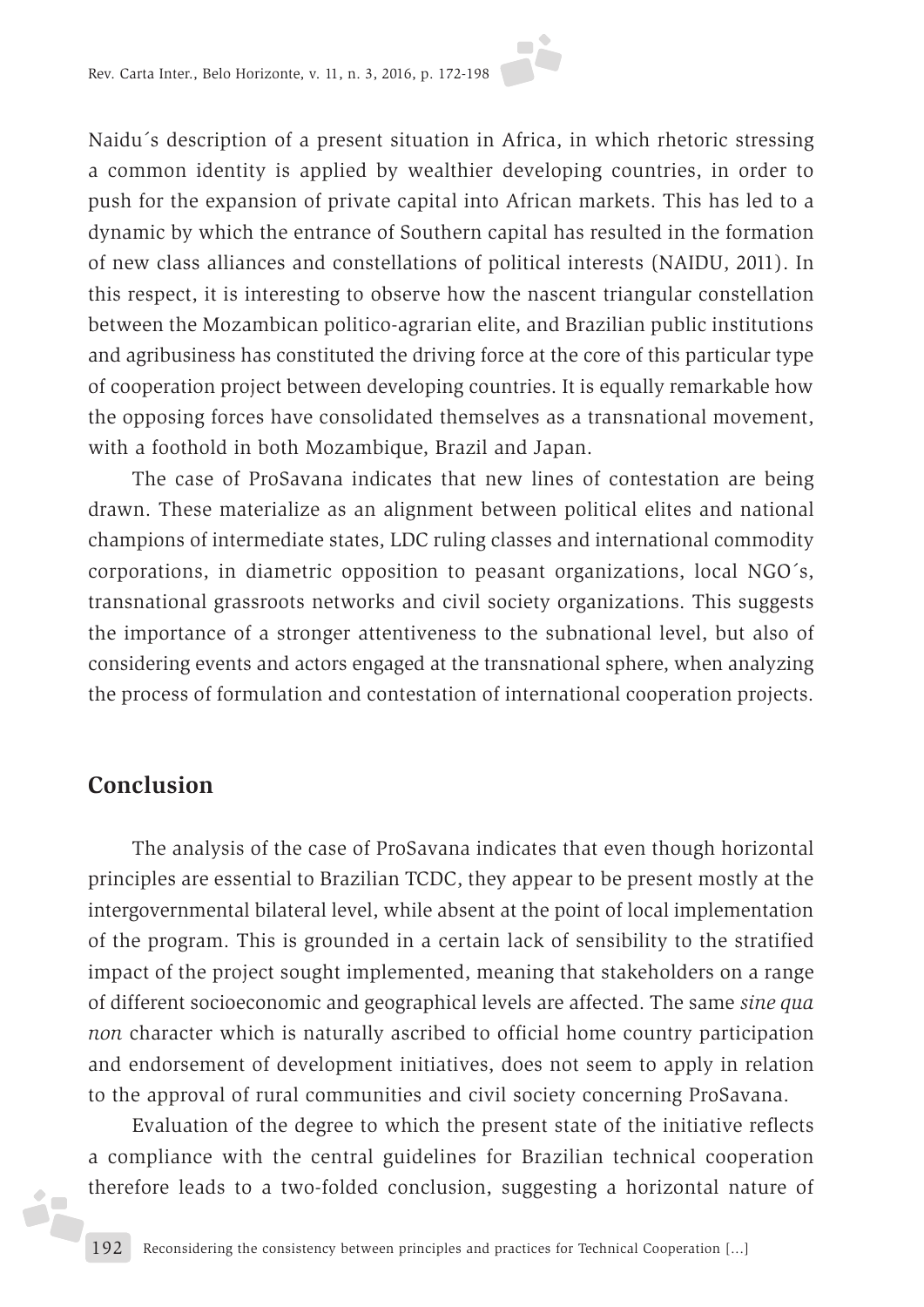official interactions, contrasted by a vertical imposition in relation to the local level. This points to the importance of an attentiveness towards the broad range of national stakeholders which inevitably become involved or affected by large-scale development programs. It similarly becomes relevant to keep an eye on the process of transnational mobilization of a range of private and civil society stakeholders, as part of the process of formation and contestation of such initiatives.

The foregoing analysis also points towards a reevaluation of some of the constitutive principles below the notion of horizontal cooperation. As in the case examined, the principle of non-interference implies the danger of an interpretation which restricts dialogue and joint planning to the governmental level. In a similar way, examination of ProSavana also clearly indicates the presence of significant commercial interests, as well as the difficulties related to their reconciliation with inclusive social development. Yet, the foundational principles for Brazilian cooperation practices do appear to wield an undisputable power of attraction to other developing countries. The present analysis, therefore rather than refuting their intrinsic value, points towards the importance of ensuring their effective materialization in all of the dimensions of Brazilian TCDC initiatives.

## **References**

- ABC. 2016, (1) Vertentes da Cooperação Internacional. Agência Brasileira de Cooperação. Ministério de Relações Exteriores. 2016. Disponível em: <http://www.abc.gov.br/ CooperacaoTecnica/Vertentes>. Acesso em: 4 jun, 2016.
- ABC. 2016, (2) Cooperação Têcnica Brasileira; Agricultura, Segurança Alimentar e Políticas Sociais. Agência Brasileira de Cooperação, Ministério de Relações Exteriores. 2016. Disponível em: <http://www.abc.gov.br/training/informacoes/ABC\_en.aspx>. Acesso em: 23 fev, 2016.
- ABC. 2005. Formulação de Projetos de Cooperação Técnica Internacional (PCT). Manual de Orientação. 2016. Disponível em: < http://www.abc.gov.br/imprensa/publicacoes > . Acesso em: 5 jun, 2016.
- ABREU, Fernando. J.M. A Evolução da Cooperação Técnica do Brasil. Mural Internacional. v. 4, n. 2. 2013, p. 3-16.
- AMORIM, Celso. 2011. A África tem Sede de Brasil. Carta Capital, 28/05 2011. Disponível em: <http://www.cartacapital.com.br/politica/a-africa-tem-sede-de-brasil] > . Acesso em: 14 fev, 2016.F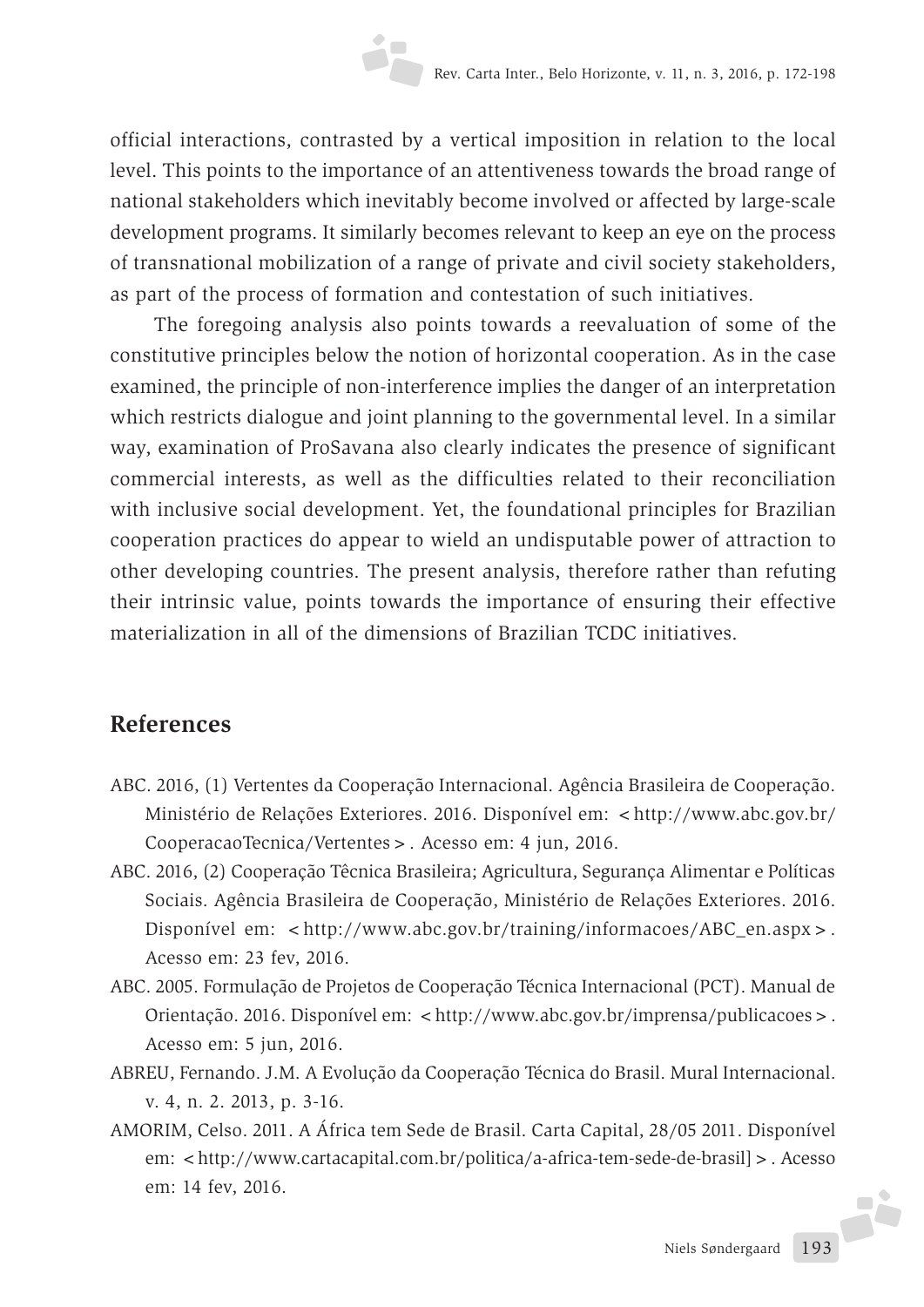

- ARKHANGELSKAYA, Alexandra & KHAMATSHIN, Albert. South-South Cooperation in Agriculture: the India, Brazil and South Africa Dialogue Forum, in MODI, Renu, and Cheru, FANTU, (eds.) Africa Now: Agricultural Development and Food Security in Africa: The Impact of Chinese, Indian and Brazilian Investments. London: Zed Books. 2013. Cap. 9, p. 159-169.
- BARBOSA, Pedro. H.B. The Instrumental Bias of Brazilian Horizontal Technical Cooperation. The Perspective of the World Review, v. 4, n. 1, 2012, p. 113-145.
- BATISTA, Fabiana. Fundo da FGV quer captar US\$ 2 bi para investimentos em Mozambique. Valor Econômico 4/7, 2012. Disponível em: < http://www.valor.com.br/agro/2738490/ fundo-da-fgv-quer-captar-us-2-bi-para-investimentos-em-mocambique>. Acesso em: 20 fev, 2016.
- BRY, Sandra. The production of soft power: practising solidarity in Brazilian South–South development projects. Canadian Journal of Development Studies. v. 36, n. 4, 2015, p. 442-458.
- CABRAL,Lídia; SHANKLAND, Alex. Brazil´s Agriculture Cooperation in Africa: new paradigms? in III Conferência Internacional do IESE "Mozambique: Acumulação e Transformação em Contexto de Crise internacional." Maputo. Instituto de Estudos Sociais e Econômicos. 2012. Conference Paper no.23. Disponível em: <http://www. iese.ac.mz/lib/publication/III\_Conf2012/IESE\_IIIConf\_Paper23.pdf>. Acesso em: 2 fev, 2016
- CABRAL, Lídia; SHANKLAND, A., Favareto, A..; VAZ, A. C. Brazil-Africa Agricultural Cooperation Encounters: Drivers, Narratives and Imaginaries of Africa and Development. IDS Bulletin, v. 44. n. 4, 2013, p. 1-17.
- CABRAL, Lídia; RUSSO, Giuliano; WEINSTOCK, Julia. Brazil and the Shifting Consensus on DevelopmentCo-operation: Salutary Diversions from the 'Aid effectiveness' Trail? Development Policy Review, v. 32 n. 2, 2014, p. 179-202.
- CABRAL, Lídia..Priests, Technicians and traders: the Discursive Politics of Brazil´s Agricultural Cooperation in Mozambique. China and Brazil in Africa Agriculture (CBAA), Future Agricultures Working Paper 110. 2015, p. 1-26. Disponível em: <http://www.future-agricultures.org/publications. Acesso em 12 fev, 2016.
- CABRAL,Lídia; FAVARETO, Arilson; MUKWEREZA, Langton; AMANOR, Kojo. Brazil's agricultural politics in Africa: More Food International and the disputed meanings of 'family farming' Global governance/politics, climate justice & agrarian/social justice: linkages and challenges. An international colloquium. 2016 Hague. Disponível em:  $\lt$ http://www.iss.nl/research/research\_programmes/political\_economy\_of resources\_environment\_and\_population\_per/networks/critical\_agrarian\_studies\_ icas/icas\_colloquium/global\_governancepolitics\_climate\_justice\_agrariansocial\_ justice/. Acesso em 3 fev, 2016.

**SF**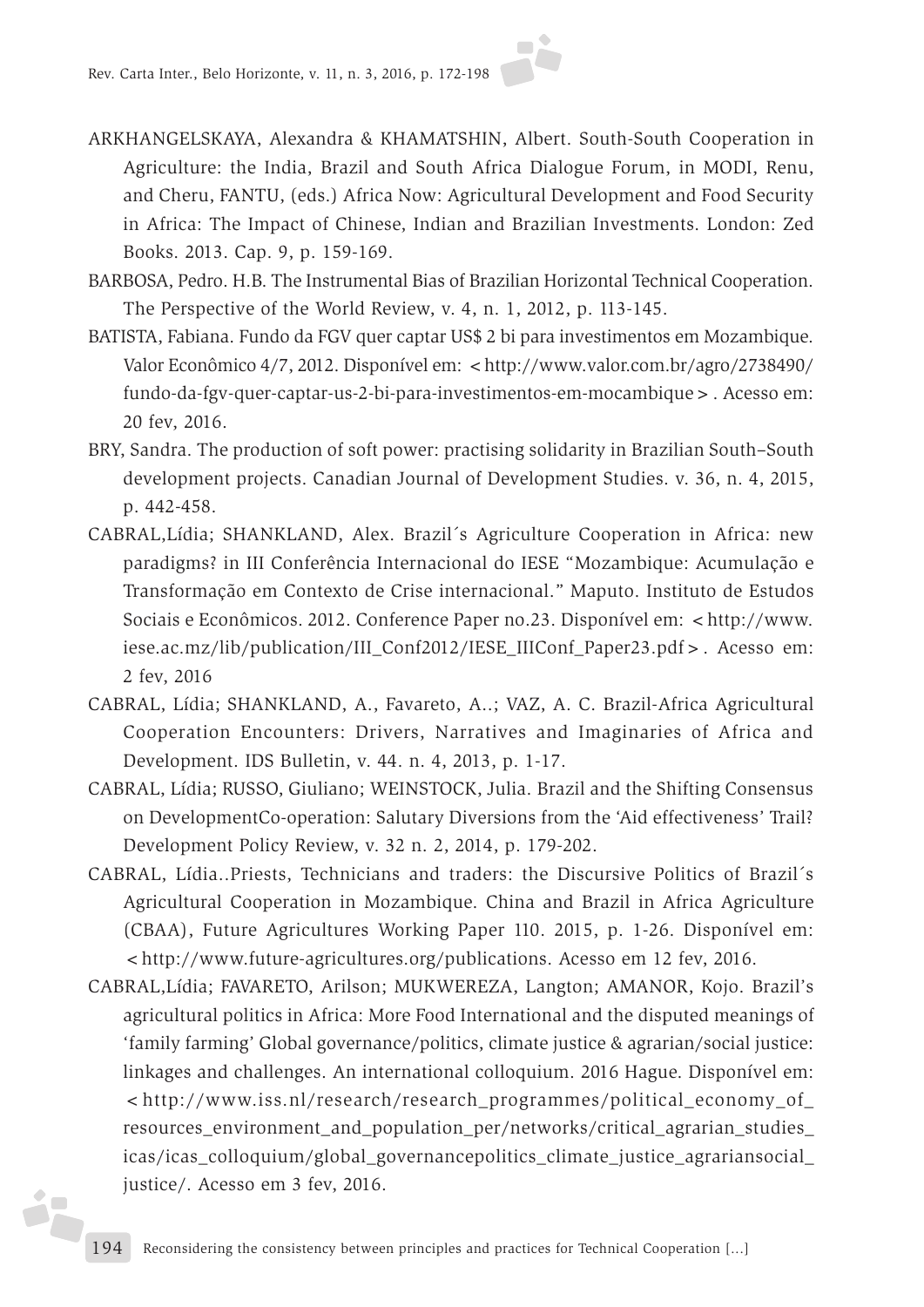CAICEDO, Jerónimo D.; CASTRO, Alejandro B. Subiendo al Sur:

- África y América Latina en las nuevas dinámicas de la cooperación Sur–Sur. Humania del Sur. n. 8. 2010, p. 89-106.
- CARVALHO, Nelson. Camponeses do Norte de Mozambique Rejeitam ProSavana. Deutshe Welle. 15/5, 2015 Disponível em: <http://www.dw.com/pt/camponeses-do-nortede-mo%C3%A7ambique-rejeitam-prosavana/a-18452296 Acesso em 15 fev, 2016.
- CERVO, Amado. L.; BUENO, C. 2011. História da política exterior do Brasil*.* Brasília: Editora UnB.
- CHERU, Fantu. South-South cooperation: what prospects for a new Bandung Consensus? in MODI, Renu (ed.) South-South Cooperation: Africa on the Centre Stage. Houndmills: Palgrave McMillian, 2011, Cap.3, p. 42-58.
- CHICHAVA, Sérgio; DURAN, Jimena, CABRAL, Lídia; SHANKLAND, Alex; BUCKLEY, Lila; LIXIA Tang; YUE, Zhang. Chinese and Brazilian Cooperation with African Agriculture: the case of Mozambique. China and Brazil
- in African Agriculture (CBAA), Future Agricultures working paper 049, 2013, Brighton. Disponível em: <http://www.future-agricultures.org/publications/research-andanalysis/1637-chinese-and-brazilian-cooperation-with-african-agriculture-the-caseof-mozambique/file>. Acesso em: 2 feb, 2016.
- CLAIRZIER, Patrick. Paths to Development through Trade: EU-Led Trade Liberalization vs South–South Cooperation. Socialism and Democracy, v. 25, n. 2, 2011, p. 64–80.
- CLEMENTS, Elizabeth A. & FERNANDES, Bernardo M. 2013. Land Grabbing, Agribusiness and the Peasantry in Brazil and Mozambique. *Agrarian South: Journal of Political Economy*, v. 2, n. 1, p. 41–69.
- ECONOMIST. A New Atlantic Alliance. The Economist*.* Available from: http://www. economist.com/news/21566019-brazilian-companies-are-heading-africa-laden-capitaland-expertise-new-atlantic-alliance. Acesso em 03 feb, 2016.
- FUNDAÇÃO GETÚLIO VARGAS. Nacala Corridor Fund. 2015. Fundação Getúlio Vargas Projetos. Rio de Janeiro.
- FILHO, Pio Penna. África: desafios e oportunidades no novo milênio. Revista de Educação Pública, v. 21, n. 46, 2012, p. 303-318.
- GARCIA, Ana Saggioro; KATO, Karina; FONTES, Camila. A história contada pela caça ou pelo caçador? Perspectivas sobre o Brasil em Angola e Moçambique. Misereor, PACS, 2013, p. 6-64. Disponível em: <http://www.pacs.org.br/files/2013/03/Relatorio-Africa.pdf>. Acesso em: 5 fev. 2016.
- GOV, MOZ. Government of Mozambique. ProSavanah. What is ProSavanah*.* Disponível em: <http://www.prosavana.gov.mz/what-is-prosavana/ Accesso em 15/02, 2016.
- GUARDIAN. Mozambique's small farmers fear Brazilian-style agriculture*.* The Guardian. January 1, 2014. Disponível em: < www.theguardian.com > . Acesso em: 7/6, 2016.

**A**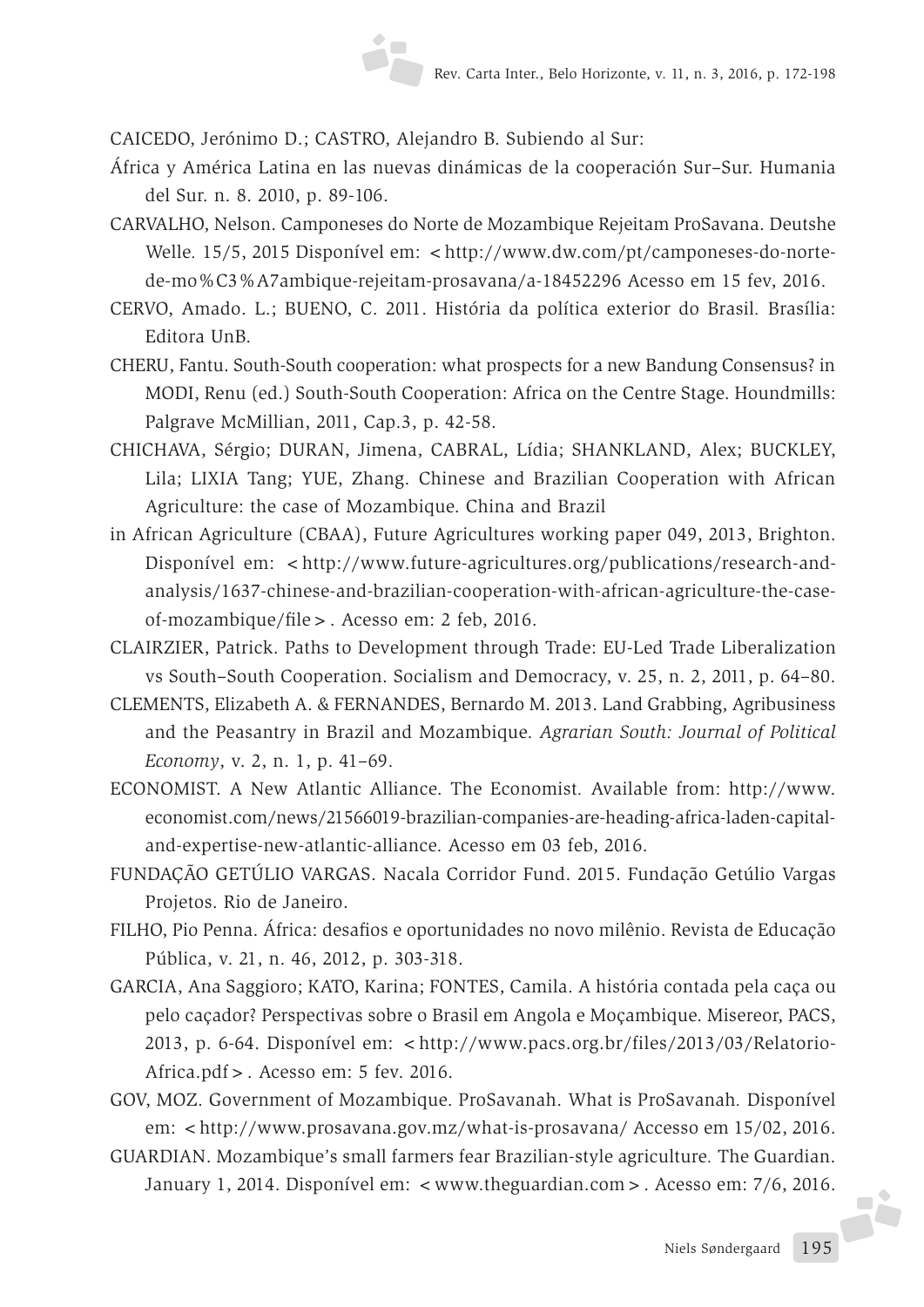- HARBS, Renato; BACHA, Carlos J. C.; HARBS, Ricardo. Poderá a África ser concorrente do Brasil na Produção da Soja? Revista de Política Agrícola*.* ISSN 1413-4969. n. 3, 2015, p. 62-76.
- INOUE, Cristina Y. A. & VAZ, Alcides C. Brazil as 'Southern donor': beyond hierarchy and national interests in development cooperation? Cambridge Review of International Affairs, v. 25 n. 4, 2013 p. 507-534.

IZIQUE, Claudia. O PAC da Embrapa. Pesquisa PAPESP, v. 144, 2008, p. 33-35.

- JOINT STATEMENT. 2013. Leaked copy of the Master Plan for the ProSAVANAprogramme in Northern Mozambique confirms the worst. Civil society groups warn secretive plan paves the way for a massive land grab*.* April 29, 2013. Disponível em: <www.grain.org. Acesso em 7 jun, 2016.
- LEITE,Iara C.; SUYAMA, Bianca; WAISBICH, Laura T.; POMEROY, Melissa; CONSTANTINE, Jennifer; NAVAS-ALEMÁN, Lizbeth, SHANKLAND, Alex; YOUNIS, Musab. Rising Powers in International Development*.* IDS – Institute for Development Studies. Evidence Report n. 59. 2014.
- MODI, Renu. Introduction in MODI, Renu (ed.) South-South Cooperation: Africa on the Centre Stage,. Palgrave McMillian: Houndmills, 2011. Cap. 1, p. 1-17.
- MELLO, Patrícia C Mozambique oferece terra á Soja Brasileira. Folha, 14 aug 2011. Disponível em: <www1.folha.uol.com.br/fsp/mercado/me1408201102.htm. Acesso em 15 fev., 2016.
- MENDONÇA, Wilson Júnior; DE FARIA, Carlos Aurélio Pimenta. A cooperação técnica do Brasil com a África: comparando os governos Fernando Henrique Cardoso (1995–2002) e Lula da Silva (2003–2010). Revista Brasileira de Política Internacional, v. 58, n. 1, 2015 p. 5-22.
- MILGROOM, Jessica.. Policy processes of a land grab: at the interface of politics 'in the air' and politics 'on the ground' in Massingir, Mozambique. The Journal of Peasant Studies, v. 42, n. 3-4, 2015, p. 585–606.
- MILHORANCE, Carolina. A política de cooperação do Brasil com a África Subsaariana no setor rural: transferência e inovação na difusão de políticas públicas. Revista Brasileira de Política Internacional*,* v. 56 n. 2 2013, p. 5-22.
- MILHORANCE, Carolina; GABAS, Jean-Jaques. Reframing Development from the South? A Debate on the Internationalisation of Brazil's Rural Policies.

International Conference of Public Policy, Milan, 1-4 July 2015. Disponível em: <http://www. icpublicpolicy.org/conference/file/reponse/1434294554.pdf Acesso em 2 fev., 2016.

MUGGAH, Robert. What is Brazil really doing in Africa? The Huffington Post, 04 jan 2015. Disponível em: <http://www.huffingtonpost.com/robert-muggah/what-isbrazil-really-doi\_b\_6413568.html>. Acesso em: 12 fev, 2016.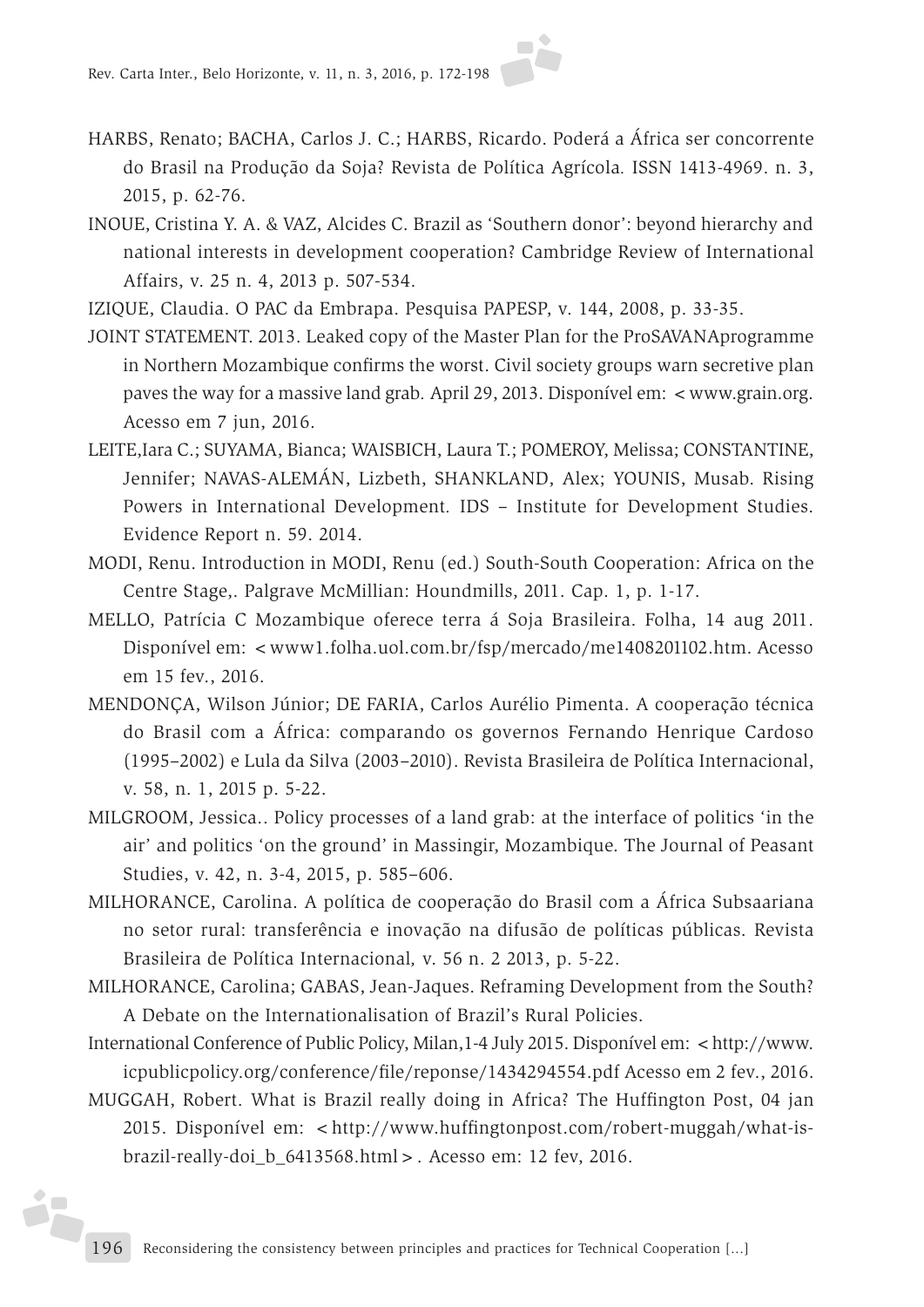- MUKWEREZA, Langton..Zimbabwe-Brazil Cooperation through the More Food Africa Programme. China and Brazil in Africa Agriculture (CBAA), Future Agricultures working paper 116, Brighton, 2015. Disponível em: <http://www.future-agricultures. org/publications>. Acesso em: 5 dez.
- NAIDU, Sanusha. Civil Society in Africa: Perspectives on the Expanding Engagement with Southern Partners in MODI, Renu (ed.) South-South Cooperation: Africa on the Centre Stage*.* Palgrave McMillian: Houndmills, 2011. Cap.12, p. 203-219.
- NEL, Philip & TAYLOR, Ian..Bugger thy Neighbour? Ibsa and South–South Solidarity. Third World Quarterly, v. 34, n. 6. 2013, p. 1091–1110.
- PATRIOTA, Thomas C. & PIERRI Franchesco M. 2013. Brazil´s Cooperation in Africa´s Agricultural Development and Food Security in MODI, Renu, and Cheru, FANTU, (eds.) Africa Now: Agricultural Development and Food Security in Africa: The Impact of Chinese, Indian and Brazilian Investments. London: Zed Books. Cap. 7, p. 125-144.
- PINO, Bruno Ayllón. Brazil's contributions to international development: emerging coalitions and South-South cooperation Revista CIDOB d'afers internacionals, n. 97-98, 2012, p. 189-204.
- REUTERS. 2016.Mozambique agriculture plan could displace 100,000 farmers activists. Reuters Bureau, 25 abr. Disponível em: <http://www.reuters.com/article/ mozambique-land-food-idUSL5N0YC35120150525>. Acesso em 15 fev, 2016.
- RENZIO, Paulo de; SEIFERT, Jurek; GOMES, Geovanna Z.; ASSUNÇÂO, M. Solidarity among Brothers? Brazil in Africa: Trade, Investment and Cooperation. BRICS Policy Center, Policy Brief v. 4, n. 65. 2014, p. 9-16.
- RODRIGUES, Diego de Freitas. Cooperação horizontal Sul-Sul: arranjos de concertação política entre a Índia, o Brasil e a África do Sul. Revista Brasileira de Politica Internacional*.* v. 53 n. 1 p. 45-66, 2010.
- ROSARIO, Domingos M. From Negligience to Populism: An analysis of Mozambiques Agricultural Political Economy. FAC Political Economy of Agricultural Policy in Africa (PEAPA). Brighton, 2012. Southern Agricultures working paper 034. Disponível em: <http://www.future-agricultures.org/publications>. Acesso em: 3 fev. 2016.
- SANTOS, Roberta, F.; CERQUEIRA. Mateus, R.. Cooperação Sul-Sul: experiências brasileiras na América do Sul e na África. História, Ciências, Saúde – Manguinhos, Rio de Janeiro, v. 22, n. 1, 2015 p. 23-47.
- SARAIVA, José F. S. The new Africa and Brazil in the Lula era: the rebirth of Brazilian Atlantic Policy. Revista Brasileira de Política Internacional. Special edition, 2010, p. 169-182.
- Niels Søndergaard 197 SCHLESINGER, Sergio. Cooperação e investimento do Brasil na África: O Caso do ProSavanah em Mozambique. FASE – Federação de Órgãos para Assistência Social e Educacional & Oxfam, Maputo, 2013, p. 5-55.